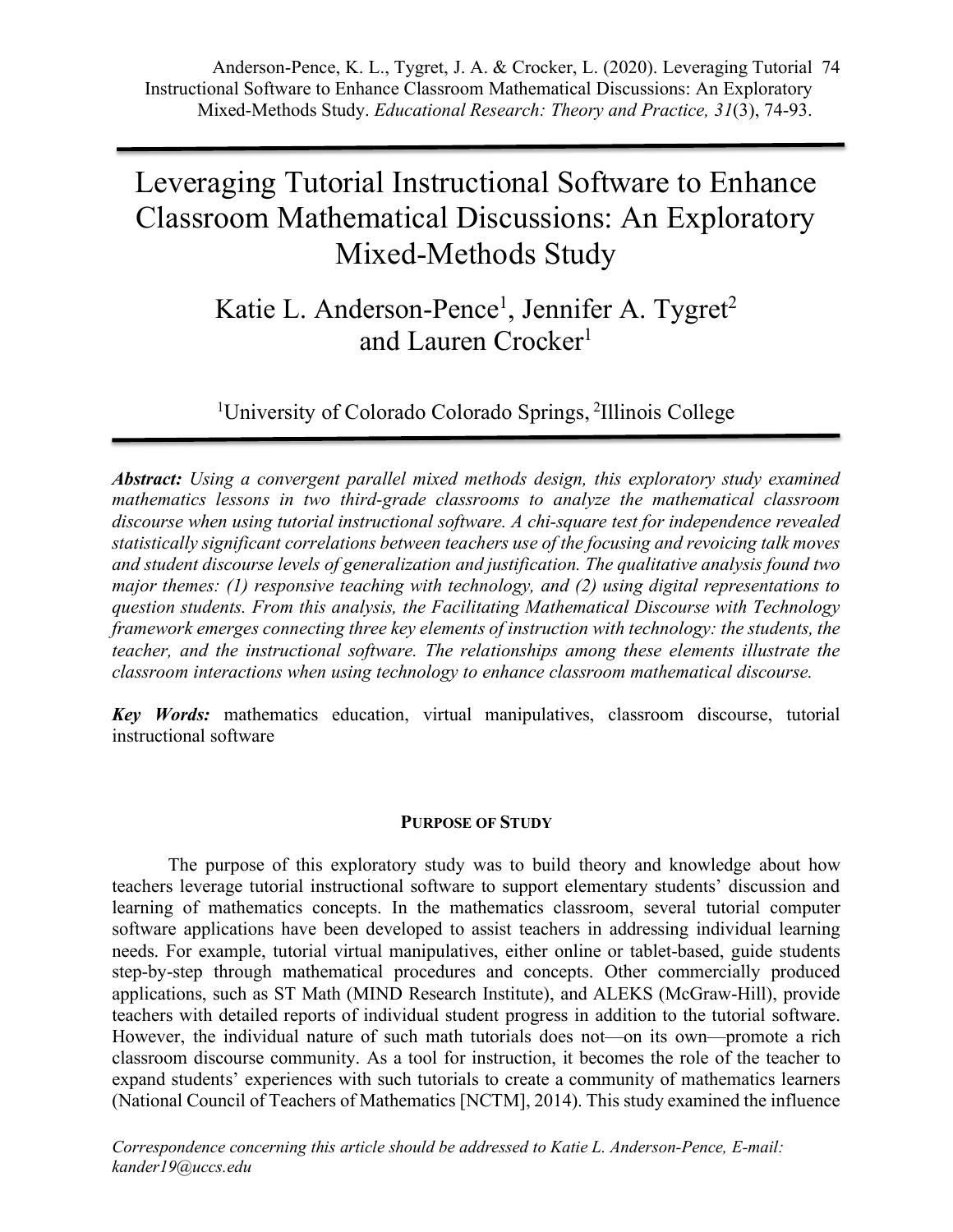of tutorial instruction software on two teachers' instructional practices when teaching mathematics concepts.

#### **LITERATURE REVIEW**

#### **VIRTUAL MANIPULATIVES**

Beginning in the 1990s, virtual manipulatives (VMs) emerged as an alternative to physical manipulatives, expanding the possibilities for student use in the classroom. In 2002, Moyer et al. proposed a definition for these virtual manipulatives as "an interactive, Web-based visual representation of a dynamic object that presents opportunities for construction mathematical knowledge" (p. 373). While this definition was beneficial at the time for identifying programs containing dynamic vs. non-dynamic virtual math objects, online platforms and devices have vastly changed in the past 18 years. Recently, Moyer-Packenham and Bolyard proposed an updated definition of VMs: "an interactive, technology-enabled visual representation of a dynamic mathematical object, including all of the programmable features at allow it to be manipulated, that presents opportunities for constructing mathematical knowledge" (2016, p. 3). The extension and elaboration of the definition provides more structure for what qualifies as a VM. One main difference between a static object on a screen and a VM is the programmable features which allow objects to be manipulated while also representing mathematical concepts, relationships, and/or procedures. Virtual manipulatives now exist on platforms such as laptops, tablets, phones, and other touch-screen devices. This updated definition also allows for future technology expansion such as projected 3D or even holographic images (Moyer-Packenham & Bolyard, 2016).

# *GAMIFIED VIRTUAL MANIPULATIVES*

While some virtual manipulatives exist in a more basic environment (i.e. singlerepresentation), there are representations which have been "gamified", creating a more engaging learning experience (Moyer-Packenham & Bolyard, 2016). These VMs tend to have various representations of mathematical concepts as well as features of games such as goals, challenges, time constraints, and levels through which the student must progress (Deterding et al., 2011). Furthermore, these VMs have been found to actively engage students with disabilities in learning mathematics (Shin et al., 2017).

#### *TUTORIAL VIRTUAL MANIPULATIVES*

With the advancement of computer capabilities, Tutorial Instructional Software (TIS) packages and applications have been developed by mathematics education researchers as well as by publishers of mathematics curriculum resources. The tutorials dictate specific solution strategies and give direct feedback to users based on their adherence to those strategies in the form of pictures, numbers, and/or text. Research suggests that this direct feedback is valuable and effective in helping students to learn (e.g., Reimer & Moyer, 2005). However, TIS seems to be ineffective in promoting discourse among students without facilitation from a teacher (Anderson-Pence & Moyer-Packenham, 2016). Some TIS programs focus on procedural fluency and recall of math facts (e.g., ALEKS). Other programs and applications focus on conceptual understanding of mathematics by presenting students with interactive visual representations of the mathematical concepts (e.g., ST Math, NLVM Fractions–Adding). Overall, research indicates that interactive visual representations of mathematics (i.e., virtual manipulatives) positively contribute to students' learning of mathematics concepts (Moyer-Packenham & Westenskow, 2013).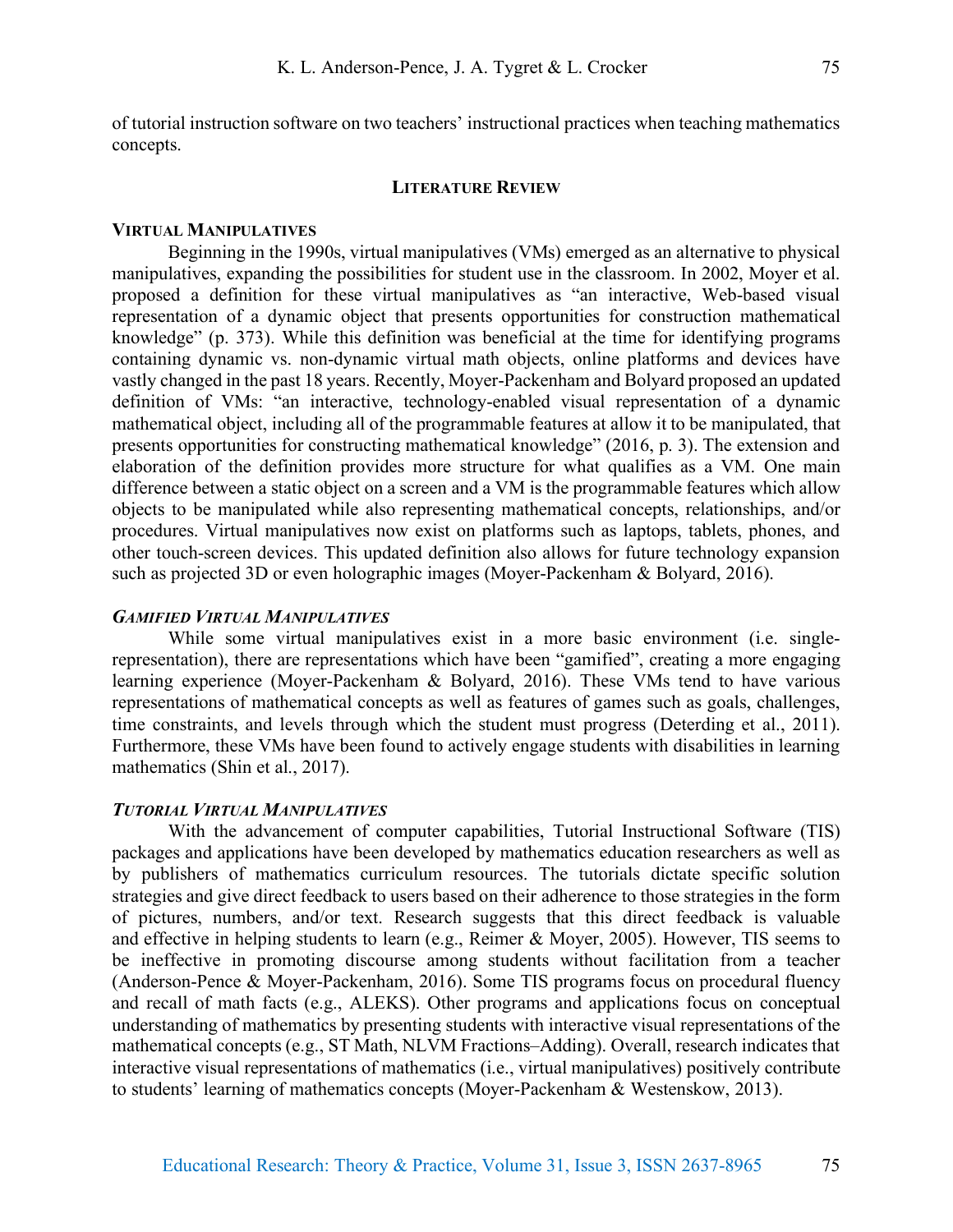Spatial-Temporal (ST) Math is a tutorial instructional software created by the MIND Research Institute which incorporates virtual manipulatives in a gamified environment. ST Math is an intuitive, online mathematics program designed for students in pre-K through grade 8. The software relies on non-linguistic, spatial-temporal representations of mathematics. This approach enables students to work through the program without language barriers (MIND Research Institute, n.d.). The tasks in ST Math offer no words or directions as all the concepts are displayed visually with symbols, numbers, and pictures. Students must solve puzzles to complete levels. These levels exist within different games with objectives tailored to master the state standards upon 100% completion. Students are guided through the levels by JiJi, a penguin who physically progresses to the next puzzle when students complete puzzles correctly or is blocked in cases of an incorrect answer. Feedback is given immediately within each puzzle to show students how their answer is correct or incorrect, allowing reinforcement of the concept or redirection. ST Math can be played on a desktop, tablet, laptop, or any supported mobile device. Curriculum is presented through objectives which can be modified by the teacher. Students can also play at home to work towards completion of the program. Pre-tests and post-tests are taken at the beginning and end of each objective to show growth and assess student understanding. All assessments and struggles can be closely monitored by the teacher. Representations in the game include number lines, place value charts, visual patterns, area models, fraction circular models, algebra tiles, and more (Wright, n.d.).

Virtual manipulatives have seen an uptick in use in classrooms around the country. However, their benefits seem to be contradicted across studies as some researchers have found positive results from using VMs (Steen et al., 2006; Watts et al., 2016) while others have found that VMs, such as ST Math, did not promote significant growth in students mathematical understanding (Rutherford et al., 2014). In an analysis of how ST Math use impacted student scores on state standardized tests, it was found that students in the third grade who used ST Math outperformed those in the control group, which was found to be statistically significant (Guise, 2017). These studies help to support the fact that there is still some contention about the advantages of the use of this specific virtual manipulative in classrooms, especially compared to the use of physical manipulatives. However, its potential cannot be dismissed and must be researched further as developing conceptual understanding and actively engaging students through the VM could have great impact on student learning (Bouck & Flanagan, 2010).

#### **CLASSROOM DISCOURSE**

Classroom discourse also plays a major role in students' learning. Students develop understanding as they interact with others through verbal or nonverbal communications and written word (Vygotsky, 1978). The teacher is responsible for setting the tone and culture of the classroom and for orchestrating discussions throughout the lesson. Appropriate verbal cues throughout the lesson made by the teacher serve to lead the students to a deeper understanding and reflection of their own knowledge (Chapin, O'Connor, & Anderson, 2013). During a lesson, teachers also make decisions based on informal assessments and observations. By paying close attention to what students are thinking and saying, the teacher can know which students to call on to provoke meaningful discourse (Mendez et al., 2007). He or she can also sequence students' solution strategies or ideas to build collective class knowledge or to assist individual students in making connections. This idea of scaffolding student discourse benefits students and their productive struggle in mathematics (Dale & Sherrer, 2015). Smith and Stein (2018) present five practices for teachers to promote student discourse and encourage this productive struggle while supporting students in a way that requires planning and reflection. These practices direct teachers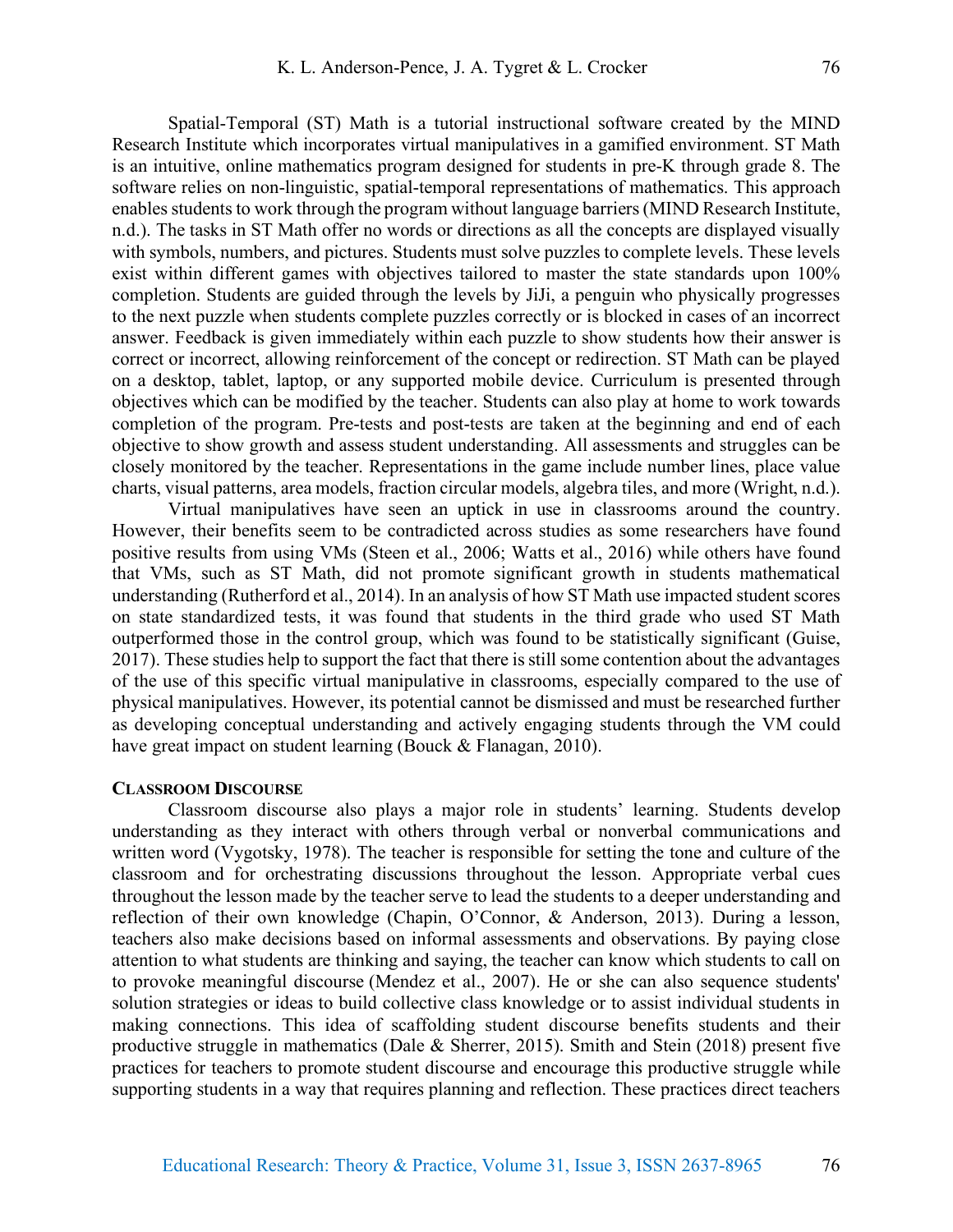to *anticipate* how students will solve problems, *monitor* and observe students as they work on the problems, *select* students to share their work with the class, *sequence* the specific order in which strategies will be shared, and explicitly *connect* students' strategies to each other through questioning techniques. To increase student understanding and ownership of essential mathematical practices (Hattie et al., 2017), students must be allowed to engage in discourse in a structured but student-centered environment (Brooks & Dixon, 2013).

With the addition of technology to the classroom environment, the responsibility of the teacher in facilitating mathematical discussion increases, as the teacher becomes responsible for orchestrating students' interactions with any technology being used as well as interactions with each other. Extensive research has been conducted on the teachers' role in facilitating classroom mathematical discourse (e.g., Gee, 2005; Herbel-Eisenmann & Wagner, 2010; Iiskala et al., 2011; Imm & Stylianou, 2012; Kotsopoulos, 2010; Nathan & Knuth, 2003; Wood & Kalinec, 2012, Mendez et al., 2007). However, few studies exist on how teachers facilitate discussions while using technology tools in their instruction (e.g., Anderson-Pence, 2014; Ares, Stroup, & Schademan, 2008; Evans et al., 2011; Sinclair, 2005).

Successful learners are actively and consistently engaged in their learning and have the capacity to connect their knowledge to real-world situations. The development of conceptual understanding requires students to make sense of math by giving them the "opportunity to develop their own rich and deep understanding of our number system" (Flynn, 2017, p. 8). While procedural fluency is an end goal, students should be able to make connections among multiple representations (visual, symbolic, verbal, contextual, physical) in or order to truly grasp a mathematical concept (NCTM, 2014). Hattie et al. (2017) outlines classroom practices and strategies that work best for students and reports effect sizes for these practices, claiming that those with an effect size of 0.40 or higher create desired effects in students. Discourse, student-centered teaching, and feedback were found to have an effect size of 0.82, 0.54, and 0.75 respectively, indicating these practices to be necessary for growth of conceptual understanding. Baroody et al. (2016), analyzed different approaches to subtraction to determine which approach fostered more conceptual understanding and led to transfer of knowledge. Results indicated that direct instruction was not as effective in developing concepts as allowing students to experiment with the numbers and discuss their findings.

# **VIRTUAL MANIPULATIVES AND CLASSROOM DISCOURSE**

Few studies have examined the effects of virtual manipulatives used in conjunction with purposeful classroom discourse on student conceptual understanding. Different types of VMs have been shown to have an impact on student-student discourse (Anderson-Pence, 2014), providing evidence that technology tools used in combination with worthwhile mathematical tasks can elicit higher-level thinking and discussion among students. However, discourse was examined solely in student pairs, and did not examine how technology was used within the whole classroom to allow the teacher to elicit further thinking. The Techno-Mathematical Discourse framework describes the relationships among technology tools, classroom discourse, and worthwhile mathematical tasks (Anderson-Pence, 2017). This framework provides a way for researchers and educators to think about the potential synergy between virtual manipulatives and student discussions. Reiten (2018) explored using a VM in whole group instruction, small groups, and individually with instructional guides to encourage different levels of thinking and to provide feedback in case of misconceptions or confusion. Reiten found that students who frequently got frustrated in math showed more perseverance with a VM and that the immediate feedback from the VM helped to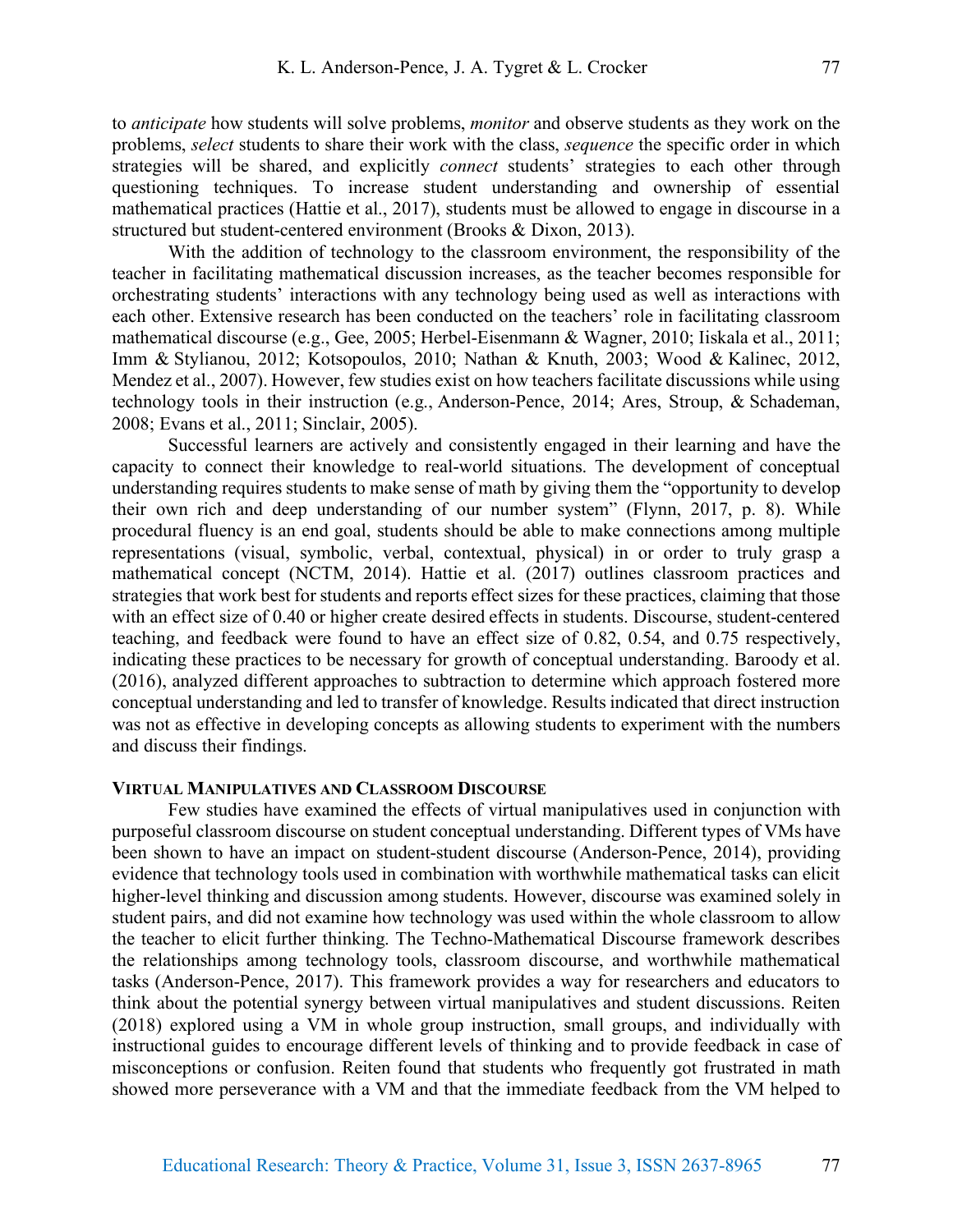quell those frustrations. These positive aspects of VMs support the idea that they can be used to promote discourse between students and between teachers and students, and this study will fill the gap in the literature by exploring this connection. Furthermore, this study extends the current research in examining the impact of a TIS with embedded virtual manipulatives on teachers' instructional practices and on students' mathematical discourse.

### **METHODOLOGY**

# **RESEARCH QUESTIONS**

The individual nature of TIS does not—on its own—promote a rich classroom discourse community. As a tool for instruction, it becomes the role of the teacher to expand students' experiences with such tutorials to create a community of mathematics learners. By focusing on the changing role of teachers to facilitate learning using technology and discourse, this study helps to build theory and knowledge about how teachers leverage TIS to support elementary students' discussion and learning of mathematics concepts. Using a convergent parallel mixed methods design, the researchers collected quantitative and qualitative data concurrently, analyzed the two data sets separately, and then merged the results to interpret the findings (Creswell & Plano Clark, 2018). The benefit of using a convergent parallel mixed methods design is that it provides greater insight into the impact of TIS in students' discussion and learning. The current study addresses the following research questions: 1) In what ways do teachers leverage tutorial instructional software to facilitate whole-class discussions of mathematics? What criteria do teachers use to make decisions on the direction and focus of a mathematical discussion? 2) What is the level of rigor of students' whole-class mathematical discussions when supported by tutorial instructional software?

## **PARTICIPANTS**

This study included two third-grade classrooms of students ages 8–9 years in two different schools. The classrooms were purposively selected based on the teachers' frequency of assigning students to work with ST Math (an example of TIS) as part of their regular mathematics instruction. For the purposes of this paper, the teachers will be referred to using the pseudonyms— Ms. Martin and Ms. Whittaker.

#### **DATA COLLECTION**

Data was collected using video-recordings of whole-class discussions, observation protocols, and teacher interviews. Over the course of two months, a researcher observed and videorecorded mathematical discussions in the two third-grade classrooms for six class sessions each. In both classrooms, the discussions served to prepare the students for working individually on a specific section of ST Math. The video-recording equipment was set up in an unobtrusive location in the classroom, as to minimize any distraction for teachers and/or students. Each of the 12 observed discussions lasted approximately 15 minutes. Following each video-recorded discussion, the teacher participated in an audio-recorded semi-structured interview to reflect on the lesson.

A series of questions were created as the interview protocol to promote teacher reflection and analysis following the mathematics lesson. Not all questions were asked in every interview session, as the researcher asked appropriate questions related to the lesson observation. The interview protocol questions were as follows: What was your main learning objective for this lesson? How did you decide on the questions to ask students in the discussion? How did you decide on what features of the tutorial VM to focus on during the whole-class discussion? How well do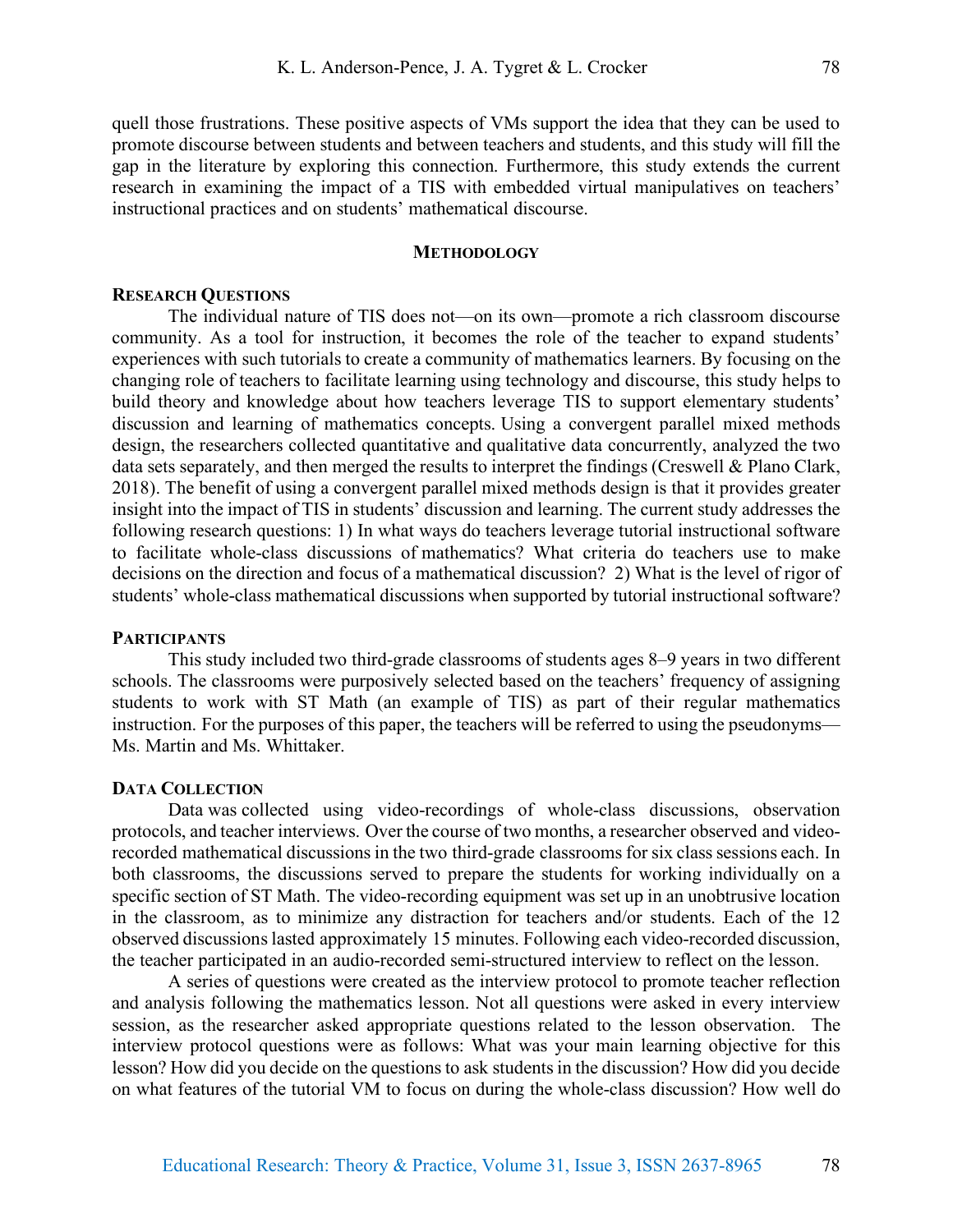you think the students responded when you asked, "…?"? What were some interesting/meaningful teaching moments during the discussion? What concepts do you feel your students are still struggling with?

The video and audio recordings were then transcribed and analyzed qualitatively and quantitatively as described in the following sections.

## **QUALITATIVE ANALYSIS**

Data was analyzed qualitatively to examine patterns and trends identified in the videorecordings and teacher interviews, and the data was coded in cycles (Miles et al., 2014). The first cycle of analysis consisted of an initial read-through of the video and audio transcriptions. During this cycle, the researchers wrote memoing notes to identify preliminary codes and emerging patterns based on their first impressions of the data, focusing on teacher talk moves and student responses. In the second cycle of analysis, researchers read through the transcripts again, this time focusing on refining and relabeling the preliminary codes and solidifying patterns. A cross-case analysis was conducted to determine similarities and differences among the teacher talk moves and student responses. Finally, in the third cycle of analysis, overall themes were identified, and the articulation of a framework began to emerge.

#### **QUANTITATIVE ANALYSIS**

Data was analyzed quantitatively to identify facilitations techniques used by the teachers and to determine the rigor of students' mathematical discussion during these lessons. Transcripts of the lessons were coded based on the teachers' talk moves and the students' responses to those talk moves.

Teacher talk moves were identified, defined, coded, and counted using a framework modified from Chapin et al. (2013). Each instance of the teacher spoke to the students was counted as one talk turn. Each talk turn was analyzed to determine which talk moves were present. Two researchers independently coded multiple lessons. After the initial lessons were coded, inter-rater reliability fell between 19 and 60 percent for some codes. It became clear that more focused definitions were needed. Subsequently, codes were combined and refined for clarity. After refinement, final inter-rater reliability was greater than 80% for all codes. Any discrepancy in coding was reconciled by discussion among the researchers.

Final codes for teacher talk moves were information, focusing, revoicing, funneling, restating, and waiting. Information was defined as instructional statements such as stating a fact of piece of information relevant to the lesson. Focusing was defined as a guiding question to elicit justification of student thinking, deepen responses, or further their initial response. This was viewed as questions into how or why something works conceptually. Revoicing was defined as restating a student's response. Funneling was defined as asked a student a specific question to elicit a certain answer. This type of question generally resulted in one-word answers and gave attention to procedures. Restating was defined as asking a student to restate another student's response. Waiting was defined as allowing adequate wait time for student response. Talk turns during which the teacher was engaging in classroom management or had to repeat a question due to management were not coded.

Student discourse was coded using the Robust Mathematical Discussion framework developed by Mendez et al. (2007). Based on this framework, students' speaking turns were coded to determine the intensity, justification, and generalizability of student answers as well as the level of student collaboration. Intensity of talk turns was coded as either an elicited answer or a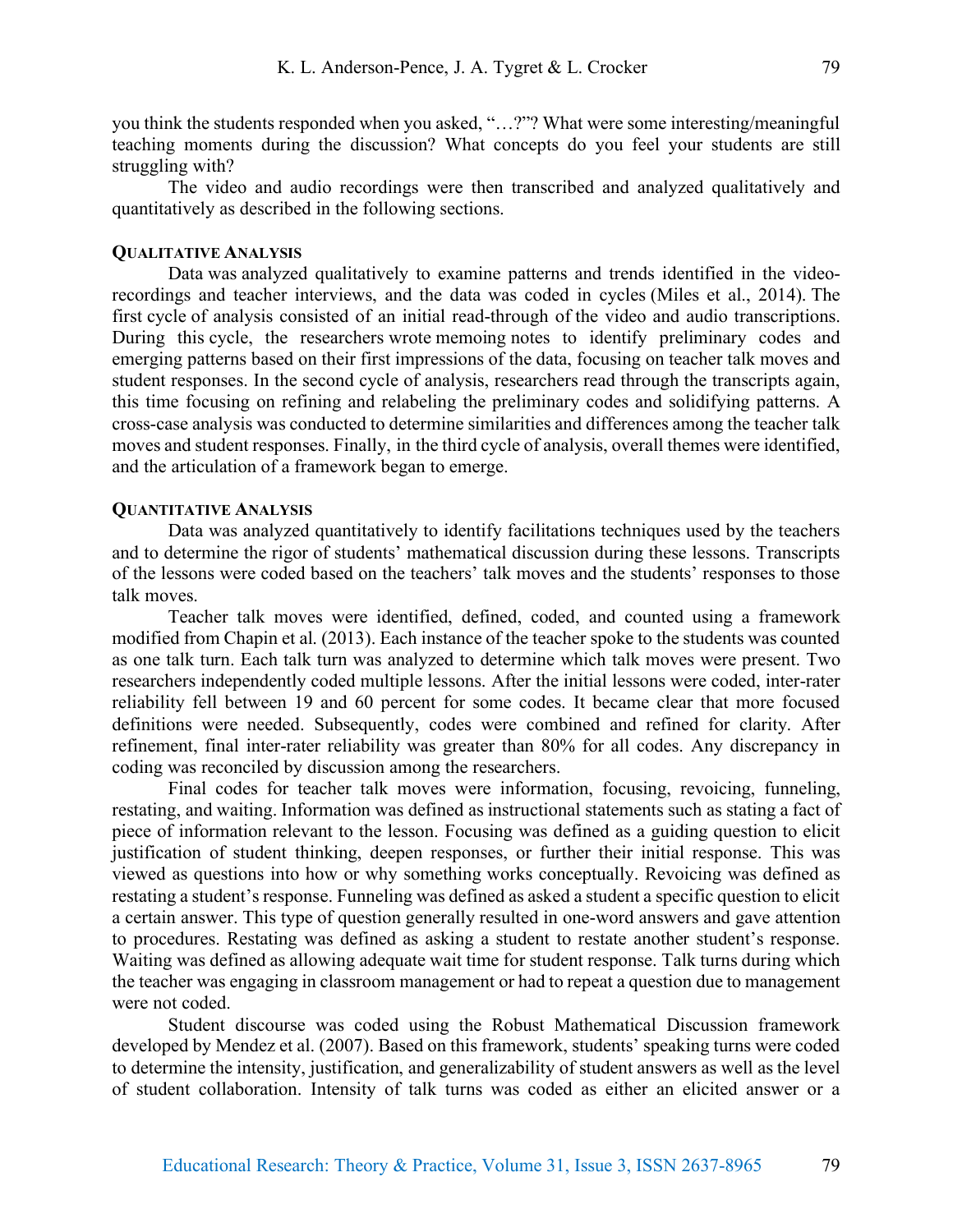volunteered answer. If a student joined the discussed without a prompt from the teacher, it was coded as volunteer but if the teacher called on the student, it was coded as elicited. Justification was coded as either statement, explanation, or proof. A student turn was coded as statement if the answer was stated but no explanation was given. Explanation was chosen if the student explained why the answer was correct or how they went about finding it. The student turn was coded as proof if the student gave a logical argument for their answer or a counterexample. Generalization of answers was coded as either concrete, comparison, or application. Concrete was the chosen code if the statement did not expand beyond the context of the current math problem. Comparison was coded if the student compared to one other context. Application was chosen if the student showed pattern recognition, applied their answer to multiple contexts, or generalized their answer for all situations. Student collaboration was labeled as Building and was coded as either an unrelated idea, response, or elaboration. A student turn was coded as unrelated idea if the student directly responded to the teacher or responded to another student in a way unconnected to the lesson. Response was coded if a student agreed or disagreed with a peer but did not elaborate. Elaboration was coded if the student continued the thinking of another student and added onto their previous response. Student talk turns were not coded if they were making a comment unrelated to lesson or speaking to a peer about an unrelated topic.

Once teacher talk moves and student discourse were coded, individual code counts for each lesson were combined for an overall total of each code. Percentages were then calculated to determine proportions of teacher talk moves and levels of discourse from student responses.

Three separate chi-square tests for independence were used to analyze the relationships between the categorical variables of teacher talk moves and student responses. The chi-square test was chosen as a non-parametric tool designed to analyze nominal group differences, comparing observed phenomenon with expected results (McHugh, 2013). As the talk moves and student discourse responses were not ranked but were merely categorical in nature, this test was the most appropriate. The coded teacher talk moves and student responses were used as the observed values. Expected values were calculated to find the counts that would be expected if there were no relationship between the variables. Three separate tests were conducted to focus on justification, generalization, and building. The differences between the observed and expected values were calculated with the chi-square statistic and *p* values were found to determine statistical significance. Instances for combinations of variables were counted by looking at the transcripts of the lessons, locating the instances of each talk move, and then finding the student response that immediately followed the teacher question or statement. For example, a teacher talk move of focusing followed by a student response of comparison was one instance of the combination of those two variables. Any combination that did not have more than five instances were removed from the chi-square calculations.

#### **RESULTS**

The following sections report the results of the quantitative and qualitative analyses for each research question of the study. The quantitative results show the frequency of each type of teacher talk move, the frequency of student discourse levels, and the chi-square tests of independence for the teacher talk moves and student response levels. The qualitative results provide a description, categorization, and interpretation of the teacher talk moves and student discourse in these lessons.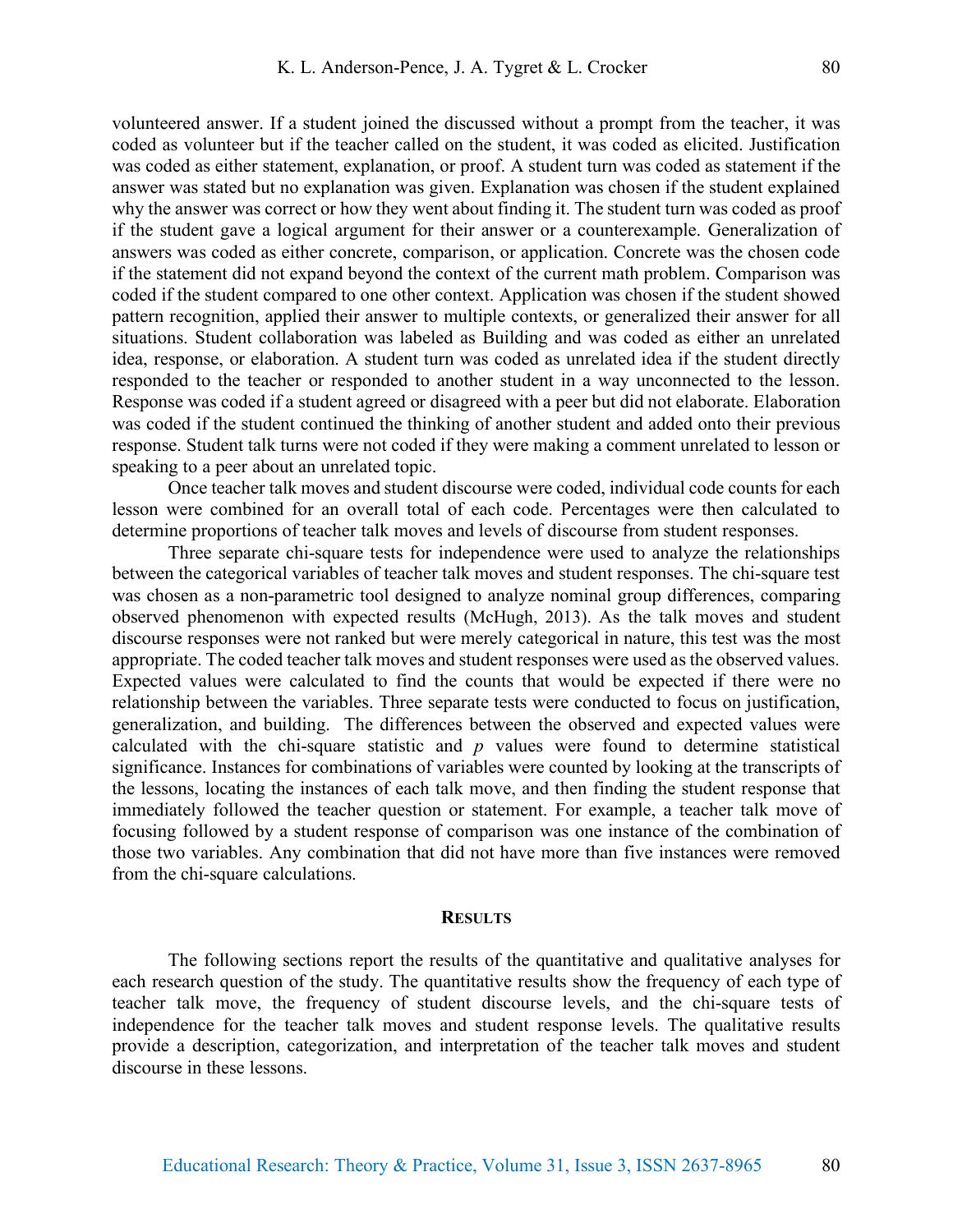Research questions 1a and 1b were: In what ways do teacher leverage tutorial instructional software to facilitate whole-class discussions of mathematics? What criteria do teachers use to make decisions on the direction and focus of the discussion? To answer these research questions, a quantitative analysis of the teacher talk moves in different mathematics lessons, and a qualitative analysis of the instructional session observations and the teacher interviews and were conducted.

# *QUANTITATIVE ANALYSIS*

The coding of the transcripts from the 12 instructional sessions revealed 1,176 distinct instances of teacher talk moves. Figure 1 shows the frequency of talk moves throughout the lessons with funneling (39.29%) and revoicing (29.25%) occurring the most often. The restating and waiting teacher talk moves occurred only one and three times, respectively, resulting in miniscule frequencies and impact.

| Talk Move   | Frequency ( $N = 1,176$ ) | $\%$  |
|-------------|---------------------------|-------|
| Information | 231                       | 19.64 |
| Focusing    | 135                       | 11.48 |
| Revoicing   | 344                       | 29.25 |
| Funneling   | 462                       | 39.29 |
| Restating   |                           | 0.09  |
| Waiting     |                           | 0.26  |

# **Table 1**

*Frequency of teacher talk moves*

#### *QUALITATIVE ANALYSIS*

After coding and analyzing the interviews and observations with the teachers who utilized TIS in their classrooms, two major themes emerged from the data. To leverage TIS and facilitate whole-class mathematic discussions, the teachers engaged in *responsive teaching* and *questioning of students*. The teachers were intentional in the ways they planned and crafted their lessons, using TIS as the tool for facilitating instruction and mathematical discussions. They wove *responsive teaching* and *questioning of students* into every aspect of their lessons. Within the two themes, there were several strategies and purposes that the teachers implemented. Teachers engaged in responsive teaching by connecting to students' prior knowledge and targeting areas of struggle. Teachers used questioning throughout the lessons to engage in mathematical discussions that expanded on student answers and problem-solving strategies, connected prior knowledge, redirected misconceptions, and demonstrated multiple solution paths.

**RESPONSIVE TEACHING WITH TECHNOLOGY.** The two teachers, Ms. Whitaker and Ms. Martin, utilized TIS regularly in their classrooms, and they had specific patterns in place when using the software to engage in whole group mathematics discussions. Even though the teachers were at different schools, they had similar routines when implementing TIS in their classrooms. To begin each lesson, both teachers reviewed what the students had been working on with their math curriculum or on the TIS to *engage prior knowledge.* Ms. Martin reviewed math vocabulary words as well as part of the prior knowledge review. The students were actively engaged in the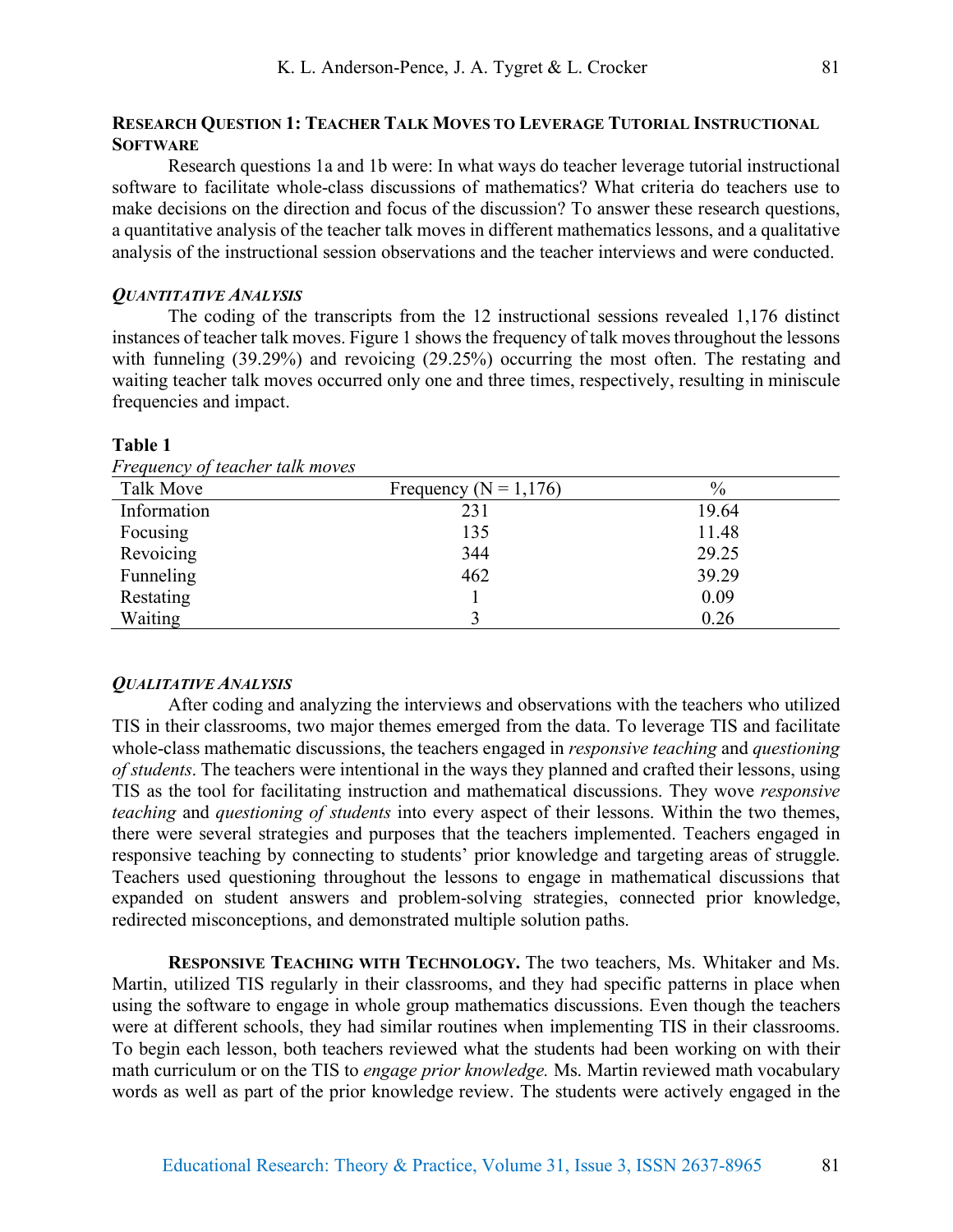review of the material by answering questions that connected to their prior knowledge or participating in the review of the material. The teachers then displayed a specific activity or problem from the TIS on a Smart Board and reviewed it with the students as a whole group. The teachers guided the students through the game or activity on the TIS, asking students to describe how to complete the activity and giving individual students the opportunity to "teach" the rest of the class as well. According to the interviews, the teachers chose the TIS activity to discuss as a class, based on the *areas of struggle or need* that the teachers noticed with their students. As Ms. Martin described, "We are looking at what types of problems kids have gotten hung up on, so if there are multiple students who got stuck on a certain level or certain type of game, that's what we are pulling out to do a lesson on to show how to solve, to give them more strategies than what they have already."

The teachers were attentive to the areas in the TIS where students were having difficulties and designed their lessons around the areas of struggle in order strengthen student understanding. In addition to areas of struggle on TIS, they also connected areas of struggle with the math curriculum to problem solving on the TIS. For example, Ms. Whitaker's students were struggling with skip counting by twos and threes, which was a part of the day-to-day curriculum as well as the work on the TIS. She reviewed the strategies for skip counting that they had learned in their math curriculum and showed students how to apply those strategies in the TIS activities. This kind of responsive teaching was evident in every interview and observation with both teachers.

The teachers also reviewed activities or strategies in the TIS with the purpose of *ensuring student understanding.* The teachers were responsive to areas of struggle and purposefully engaged in direct instruction of specific games or activities on the TIS to strengthen student understanding of a particular activity or strategy. The teachers displayed a solid understanding of their students' abilities in each observation and interview. During the interviews, the teachers identified what went well in each lesson, what students understood or grasped, and areas where students needed more support. While both teachers had a plan prior to each lesson, they would respond to students' questions, answers, and problem-solving strategies to build on the lesson and cover the material that students needed to ensure their understanding. As Ms. Whitaker described, she started with a plan based on student need and then "if they have questions [during the lesson], I build off of that." In this way, the students' questions and learning needs drove the teachers' instructional decisions.

By engaging in responsive teaching to connect prior knowledge and clarify areas of struggle, the teachers created mathematical classroom discussions that met the students' specific needs. Students responded to the teachers by answering questions, demonstrating their knowledge on the TIS, and solving problems.

**USING DIGITAL REPRESENTATIONS TO QUESTION STUDENT.** Throughout each lesson both teachers actively engaged in questioning of the students for several purposes. The use of questioning was used throughout each lesson and smoothly transitioned from one purpose to another, creating more opportunities for student responses and dialogue while interacting with the TIS tool. One use of questioning was for students to *expand on the answers and explain the problem-solving strategies* they used. The teacher would prompt the student who provided an answer with a question in order for the student to provide more details regarding his or her answer, provide a reason for the answer, or describe how he or she solved the problem. The following is an example of Ms. Martin using questioning so a student would expand on his answer. The students were working through an activity on the TIS together, which was displayed on the Smart Board.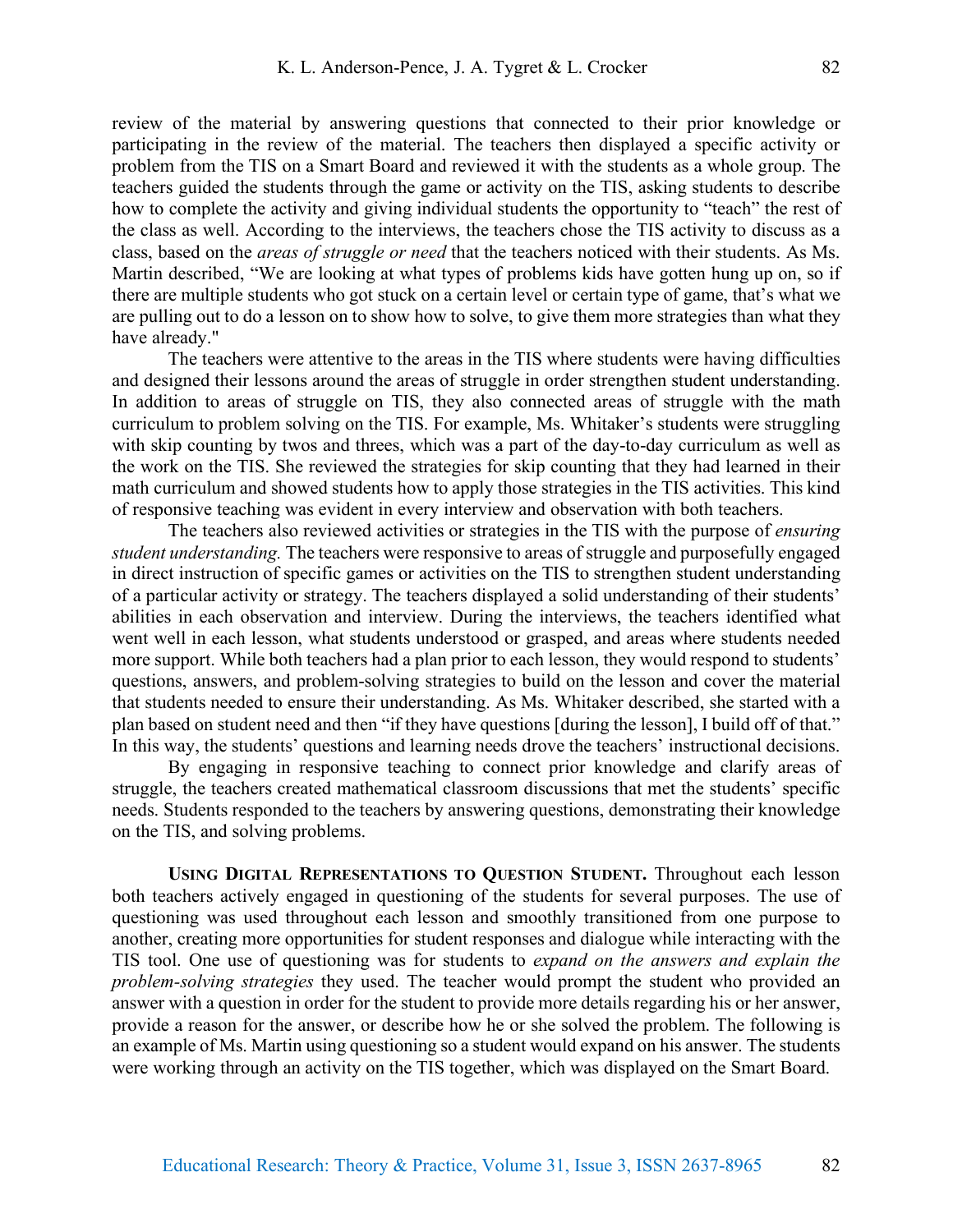| Ms. Martin | What operation do we need to use?                                                                                                                                                                           |
|------------|-------------------------------------------------------------------------------------------------------------------------------------------------------------------------------------------------------------|
| Student 1  | You need to add some                                                                                                                                                                                        |
| Ms. Martin | Ok, why do you say I need to add some?                                                                                                                                                                      |
| Student 1  | One of the monsters wants two and one [monster] wants one, and there's<br>only one pie, so one monster would eat that, and you need two more pies,<br>so you'd have to add two more pies so there's enough. |
| Ms. Martin | Very good. Alright, what operation do I need to do to solve this problem?                                                                                                                                   |
| Student 2  | Subtraction.                                                                                                                                                                                                |
| Ms. Martin | Subtraction. Ok tell me how you figured that out.                                                                                                                                                           |

By asking the students to explain how they figured out the solution to a problem or activity on the TIS, they engaged in mathematical dialogue that expanded student answers and provided concrete examples for students to understand the problem-solving strategies. Ms. Whitaker also used questioning to prompt students to explain how they arrived at their answers and solved the problem. The TIS activity was displayed on the Smart Board so all students in the class were able see the activity as they worked through the problem together.

|           | Ms. Whitaker Ok, now am I done?                                                              |
|-----------|----------------------------------------------------------------------------------------------|
| Students  | No!                                                                                          |
|           | Ms. Whitaker No? Why not?                                                                    |
| Student 1 | Because there's like                                                                         |
|           | Ms. Whitaker You can come up and point it out to us.                                         |
| Student 1 | There's a corner right here so that means there's another cube behind this                   |
|           | one.                                                                                         |
|           | Ms. Whitaker Ok. So, do you see that little corner that she's pointing to? That's the top of |
|           | another row of cubes.                                                                        |
|           | Student 1 There's two more.                                                                  |
|           | Ms. Whitaker It looks like the corner of this one is about the same height as these. So, if  |
|           | it's the same height, how many [cubes] are going to be back there?                           |
|           |                                                                                              |

By asking students "why?" and how they figured out the solution to a problem, the teachers allowed the students to serve as key components of the mathematical discussions. The teacher provided the prompts, but the students explained their problem-solving strategies and answers in their own words.

In addition, the teachers used questioning to *connect students to prior knowledge*. In one TIS activity, students had to be able to read thermometers, identify temperature, and solve equations using thermometers. Ms. Martin used questioning to engage students' prior knowledge of thermometers so that they would be prepared to learn how to do the new TIS thermometer activity.

|            | Ms. Martin First, what is a thermometer?                                                              |
|------------|-------------------------------------------------------------------------------------------------------|
| Student 1  | It tells us the temperature.                                                                          |
| Ms. Martin | It tells us the temperature. So, what kind of temperature could we be<br>checking with a thermometer? |
| Student 2  | Hot or cold.                                                                                          |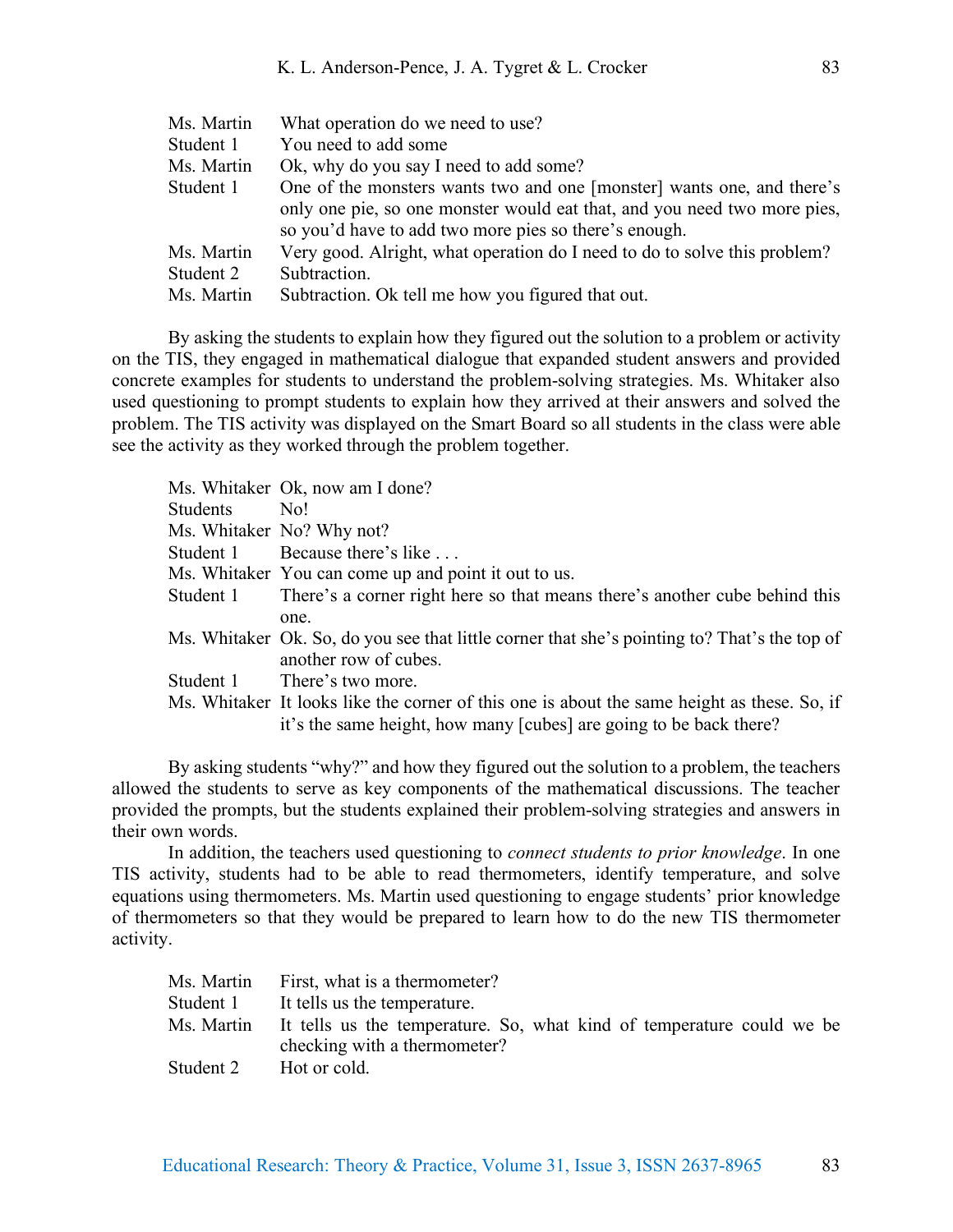Ms. Martin We are going to see how hot or cold something is. What kind of things do we use a thermometer on? Student 3 There's one with a stab on it that you can tell how hot food is. Ms. Martin Ok, so we can put it in our food like if you're cooking a great big turkey and you need to know if it's cooked enough. You put a thermometer in it to see how hot it is and make sure it has cooked long enough. What do you think? Student 4 A refrigerator.

The conversation continued with students identifying different kinds of thermometers. Ms. Martin connected to their prior knowledge by asking students to identify thermometers, and then after each student answered, she expanded on their answers to connect it to the topic they were discussing.

Ms. Whitaker also used questioning to connect to students' prior knowledge. In one activity that involved skip counting, she asked students to provide examples of skip counting by twos and threes, and even and odd numbers. Students answered by providing examples and then she introduced the skip counting activity on the TIS. Practicing skip counting before engaging in the activity on the TIS prepared students to be more successful with the activity as they had reviewed the concept together before completing the TIS activity.

Questioning was also used throughout the lessons to *redirect and clarify student misconceptions.* As discussed previously, the teachers chose the TIS activities to review based on student need or areas of struggle. The use of questioning techniques while reviewing the TIS activity allowed the teachers to identify the specific areas where students misunderstood or struggled with the activity. Since the TIS activity was displayed on the Smart Board, the teachers could go step-by-step through each activity with the class and review any area where students were struggling. In one interaction, a student told Ms. Whitaker that he was stuck on an activity and did not know what step to take next.

|           | Ms. Whitaker Why are you stuck on this? What do you think is going wrong here?               |
|-----------|----------------------------------------------------------------------------------------------|
|           | Student 1 The cubic units.                                                                   |
|           | Ms. Whitaker The cubic units                                                                 |
|           | Student 1 And how they are.                                                                  |
|           | Ms. Whitaker Ok, so how they're set up and how to count them? Or you can't see $\dots$       |
|           | Student 1 Like how they're set up.                                                           |
|           | Ms. Whitaker Ok, because you can't really see all of them. So, if you can't see all of them, |
|           | does that make it difficult? How could we do this to make this a little bit                  |
|           | easier? How many of you think you know this one?                                             |
| Student 2 | I just counted them all. When I was stuck, I just started counting them.                     |
|           | Ms. Whitaker You just started counting them. So, let's try that.                             |

The students worked through the problem together by counting the cubic units. Through questioning, the teacher was able to identify why the student was stuck on the specific level, and she was able to engage other students in the discussion by asking how they solved the problem. Instead of providing the answer to the students, the teacher worked through the area of difficulty, asked students to participate in solving the problem, and engaged the class in mathematical discussions to redirect and clarify misunderstandings. When students answered incorrectly during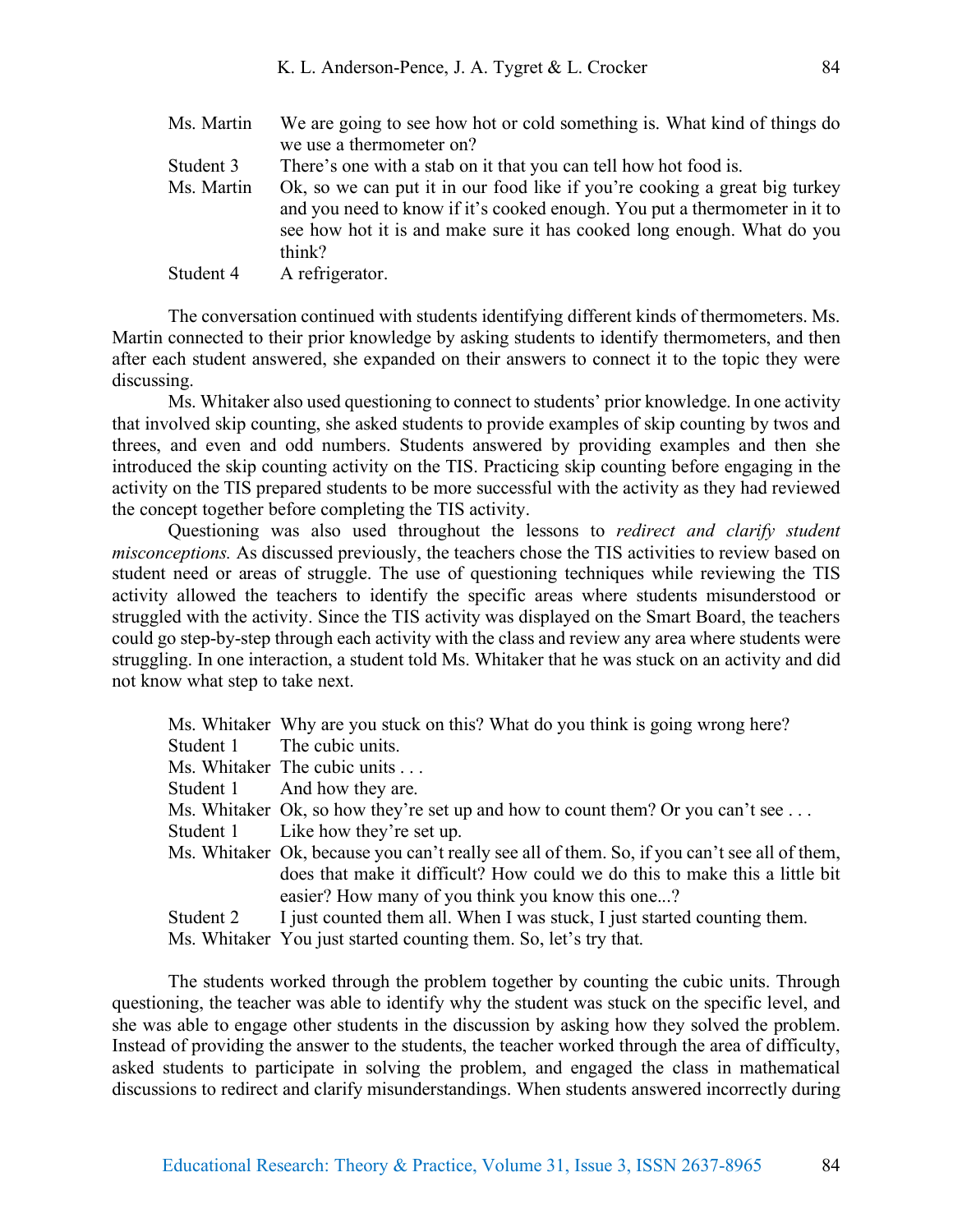the review of the TIS activity, the teachers used questions to redirect the students to the correct answer.

The teachers also used questioning to discover *multiple solution paths* that students used to complete the TIS activity. As Ms. Martin described, "we want [the students] to be explaining their thought processes to show that there are different ways to look at every problem, most problems, to find the solution." The teachers were intentional in asking students to provide other ways to solve the problems so the students would understand that there is often more than one way to find the solution. Asking students to provide examples of how they solved the problems differently on the TIS provided the teachers with an assessment of the ways in which students were approaching the problems on the TIS and their thought processes for solving them. In one example, Ms. Martin specifically asked her students for other ways to solve the problem that they were working on as a class.

| Ms. Martin | Is there another way we could solve this problem? What's a different<br>operation we could use to solve this? What do you think?         |
|------------|------------------------------------------------------------------------------------------------------------------------------------------|
| Student 1  | Multiplication.                                                                                                                          |
| Ms. Martin | Multiplication. How would I use multiplication to solve this problem?                                                                    |
| Student 1  | You could multiply 5 until you get to 220 and still know you need 5 more<br>to get up to $50$ .                                          |
| Ms. Martin | Ok, that's one way of doing it. What if I just use the numbers that are here<br>in the question? What if I wanted to use multiplication? |
| Student 2  | You could do 50 times 5.                                                                                                                 |
| Ms. Martin | If I do 50 times 5, what's that going to tell me?                                                                                        |
| Student 2  | That you still don't have enough because it's more than 220. Because 50<br>times $5$ is $250$ .                                          |
| Ms. Martin | So [multiplication] shows me that I need 250?                                                                                            |
| Student 3  | Chocolate chips.                                                                                                                         |
| Ms. Martin | Chocolate chips to make 50 cookies. This problem we found two different<br>operations, two different ways to do it.                      |

By continuing to prompt the students with questions to find multiple solution paths, the teachers gave students the opportunity to share their problem-solving strategies and remain engaged in the discussion and dialogue. In another class example, Ms. Whitaker also specifically asked her students for another way to solve the problem on the TIS.

|           | Ms. Whitaker Nine. We just counted them one by one. How else can I count them besides    |
|-----------|------------------------------------------------------------------------------------------|
|           | just counting each individual cube?                                                      |
| Student 1 | Since there is four on the bottom and four on the top, you can do four, eight,           |
|           | and another one up there, you can add that one.                                          |
|           | Ms. Whitaker Ok, so I can skip count and I can group them. He said this is four and this |
|           | is four. So how much is that altogether?                                                 |
| Students  | Eight!                                                                                   |
|           | Ms. Whitaker Eight, plus one more makes?                                                 |
| Students  | Nine!                                                                                    |
|           |                                                                                          |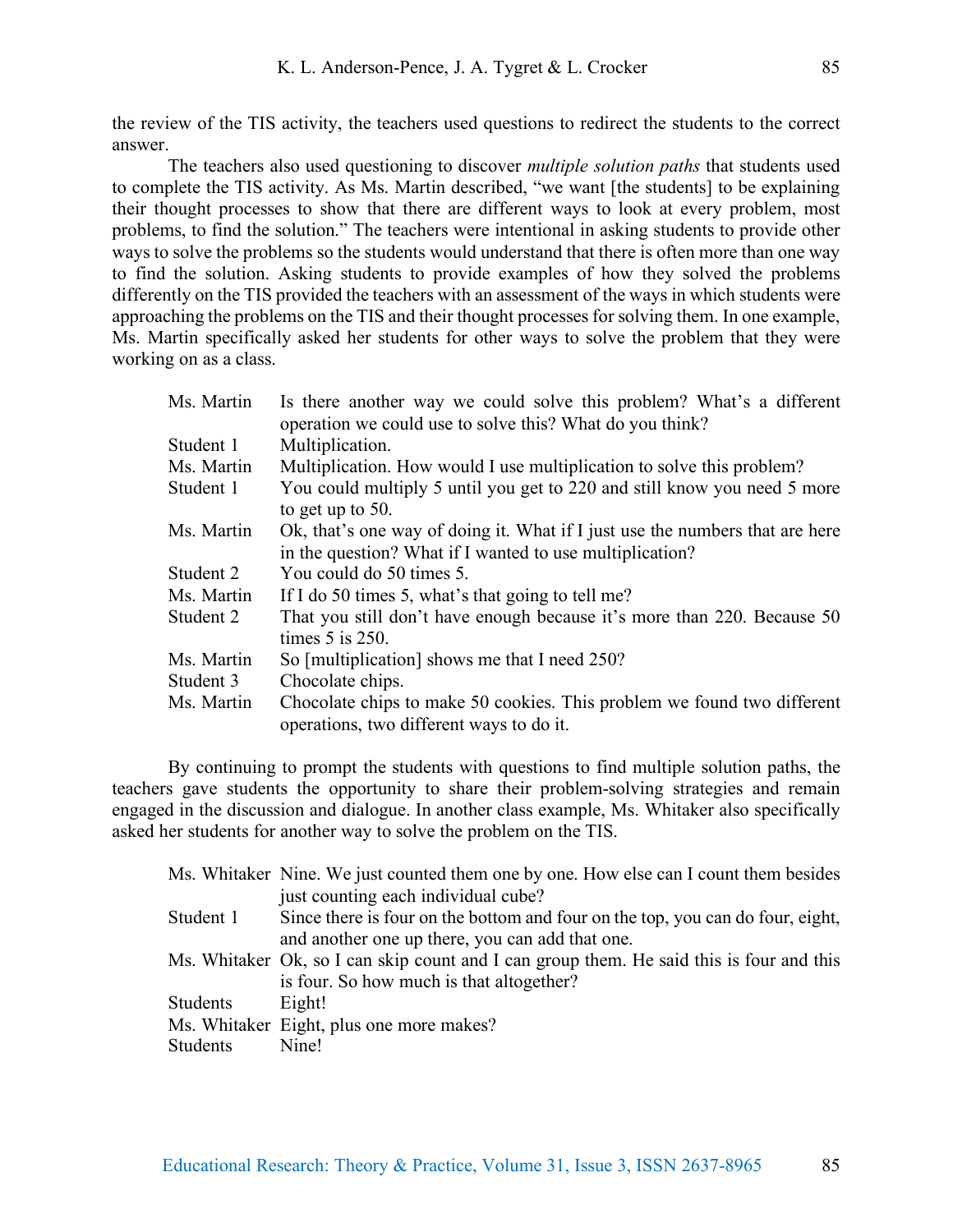The teachers engaged in questioning throughout each lesson so that their students remained active in the mathematical discussion and strengthened their understanding of the TIS activity, problem solving strategies, and the multiple ways to solve problems. The teachers were responsive to their students' needs throughout each lesson by building the lesson based on areas of struggle, responding to the answers their students provided to guide the direction of the discussion and lesson, and using questions throughout to prompt students to connect to prior knowledge, explain their answers, provide multiple solution paths, and clarify or redirect incorrect answers. The TIS was the tool in the interactions between the students and teachers, but it was the teachers' responsive teaching strategies that created the discussions and dialogue that occurred in each lesson.

# **RESEARCH QUESTION 2: LEVEL OF RIGOR OF STUDENT DISCOURSE**

Research question 2 was: What is the level of rigor of students' whole-class mathematical discussions when supported by tutorial instructional software? To answer this research question, transcripts from the 12 instructional sessions were coded for levels of generalization (concrete, comparison, application), justification (statement, explanation, proof), and building (unrelated idea, response, collaboration). Overall, most students' speaking turns were coded as concrete, statement, and unrelated idea in their respective categories (see Table 2). Among student speaking turns coded for generalization, concrete speaking turns occurred 597 times (96.6%). Comparison followed with 20 occurrences  $(3.24\%)$ , and application with one occurrence  $(0.16\%)$ . Among student speaking turns coded or justification, students answered with statements 573 times (92.87%) and explanations only 44 times (7.13%). No instances of proof were coded in these lessons. Among student speaking turns coded for building, unrelated ideas occurred 626 times (96.9%), response codes occurred 19 times (2.94%), and elaboration had one occurrence (0.15%).

| Frequency and Percentages of Students Discourse Levels of Rigor |           |           |  |  |
|-----------------------------------------------------------------|-----------|-----------|--|--|
| Level of Rigor                                                  | Frequency |           |  |  |
| Generalization                                                  |           | $N = 618$ |  |  |
| Concrete                                                        | 597       | 96.60     |  |  |
| Comparison                                                      | 20        | 3.24      |  |  |
| Application                                                     |           | 0.16      |  |  |
| Justification                                                   |           | $N = 617$ |  |  |
| <b>Statement</b>                                                | 573       | 92.87     |  |  |
| Explanation                                                     | 44        | 7.13      |  |  |
| Proof                                                           | $\theta$  | 0.00      |  |  |
| <b>Building</b>                                                 |           | $N = 646$ |  |  |
| Unrelated Idea                                                  | 626       | 96.90     |  |  |
| Response                                                        | 19        | 2.94      |  |  |
| Elaboration                                                     |           | 0.15      |  |  |

# *Frequency and Percentages of Students' Discourse Levels of Rigor*

**Table 2**

## *RELATIONSHIP BETWEEN TEACHER TALK MOVES AND STUDENTS' SPEAKING TURNS*

Chi-square tests for independence were used to compare types of teacher talk moves and rigor of student discourse in the generalization, justification, and building categories. For each category of student discourse (generalization, justification, building), every teacher talk move was tabulated with the level of rigor of the student speaking turn immediately following it. For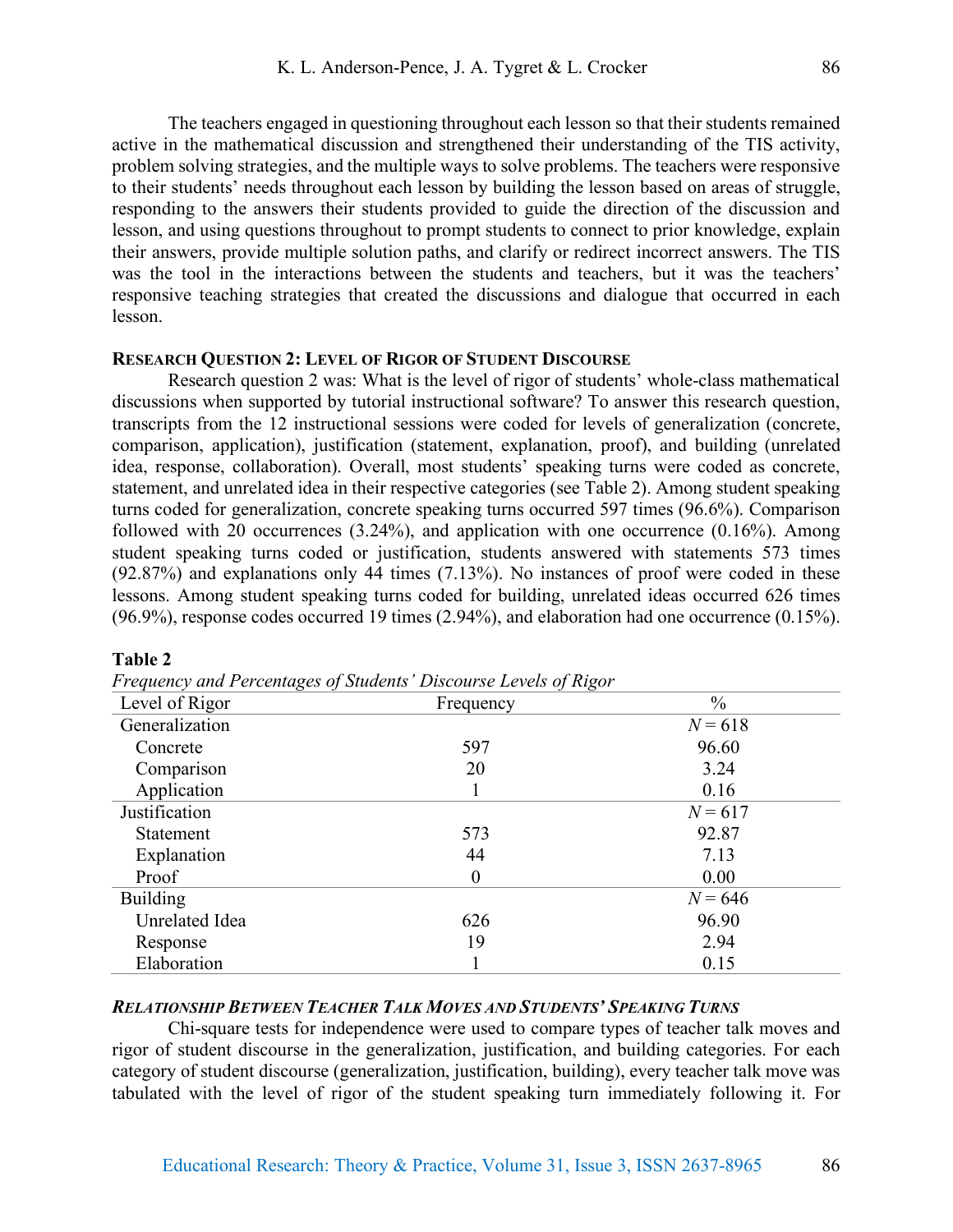example, the teacher talk move, "12. Okay. Why did you choose to count down instead of across by twos?" was coded as focusing. The student speaking turn immediately following this teacher talk move, "Because that's just...oh! Because it's like this (pointing to the vertical squares) and if we did 2, 4, 6, 8, 10 (horizontally), it would be like that." was coded as comparison for generalization. Therefore, this teacher talk move/student speaking turn pairing was marked as focusing/comparison. Results are displayed in Table 2.

The results of the chi-square tests examining teacher talk moves and levels of generalization,  $\chi^2$  (3, *N* = 1031) = 14.32, *p* = 0.002, and levels of justification  $\chi^2$  (3, *N* = 1039) = 116.16,  $p < .001$ , were significant at a  $p < 0.005$  level. These results indicate that when teachers use focusing and revoicing talk moves, they have significant impact on student levels of generalization and justification. Chi-square test results for building were not significant,  $\chi^2$  (3, *N*  $= 1074$ ) = 2.09, p = 0.552. These results show minimal connection between any of the teacher talk moves and students' building on each other's ideas. Table 3 includes the frequency data for teacher talk moves and subsequent student speaking turns. The frequencies of student speaking turns coded as the highest level of each category (application, proof, and elaboration, respectively) each had less than five instances, and were therefore removed from the chi-square analysis.

#### **Table 3**

*Crosstabulation of Teacher Talk Moves and Student Discourse Level of Rigor*

| Crossiabulation of Teacher Taik Moves and Student Discourse Level of Kigor |               |               |              |               |                       |
|----------------------------------------------------------------------------|---------------|---------------|--------------|---------------|-----------------------|
| Level of Rigor                                                             | Information   | Focusing      | Revoicing    | Funneling     | $\gamma^2$            |
| Generalization                                                             |               |               |              |               | $\chi^2$ (3) = 14.32  |
| Concrete                                                                   | 187 (14.2)    | $104(-83.8)$  | $281(-61.8)$ | 427 (98.27)   | $p = 0.002*$          |
| Comparison                                                                 | $5(-14.2)$    | 8(83.8)       | 14 (61.58)   | 5(.98.27)     | $N = 1031$            |
| Justification                                                              |               |               |              |               | $\chi^2$ (3) = 116.16 |
| <b>Statement</b>                                                           | 187 (90.77)   | 78 (-336.53)  | $272(-9.63)$ | 425 (150.44)  | $p < .001*$           |
| Explanation                                                                | 5(.90.77)     | 36 (336.53)   | 23(9.63)     | $13(-150.44)$ | $N = 1039$            |
| <b>Building</b>                                                            |               |               |              |               | $\chi^2$ (3) = 2.09   |
| <b>Unrelated Idea</b>                                                      | $190(-26.79)$ | $120(-31.26)$ | 303 (5.41)   | 432 (36.47)   | $p = 0.552$           |
| Response                                                                   | 7(26.79)      | 5(31.26)      | $8(-5.41)$   | $9(-36.47)$   | $N = 1074$            |
|                                                                            |               |               |              |               |                       |

*Note*. Adjusted standardized residuals appear in parentheses next to group frequencies. *\**statistically significant, p < .005

#### **SUMMARY OF FINDINGS**

In summary, the results of this study identified the factors of student struggles and understanding, prior knowledge, and student engagement in the discussion as influencing teachers' decision-making when using tutorial instructional software in their lessons. These aspects of their lessons influenced how the teachers responded to students and how they posed questions to facilitate discussions. The teachers in this study primarily used funneling and revoicing talk moves to facilitate the whole-class discussion. Results of this study also indicated that teacher talk moves have a significant influence on students' generalization and justification discourse in a large group setting. However, these same talk moves did not significantly impact the students' level of building on each other's ideas.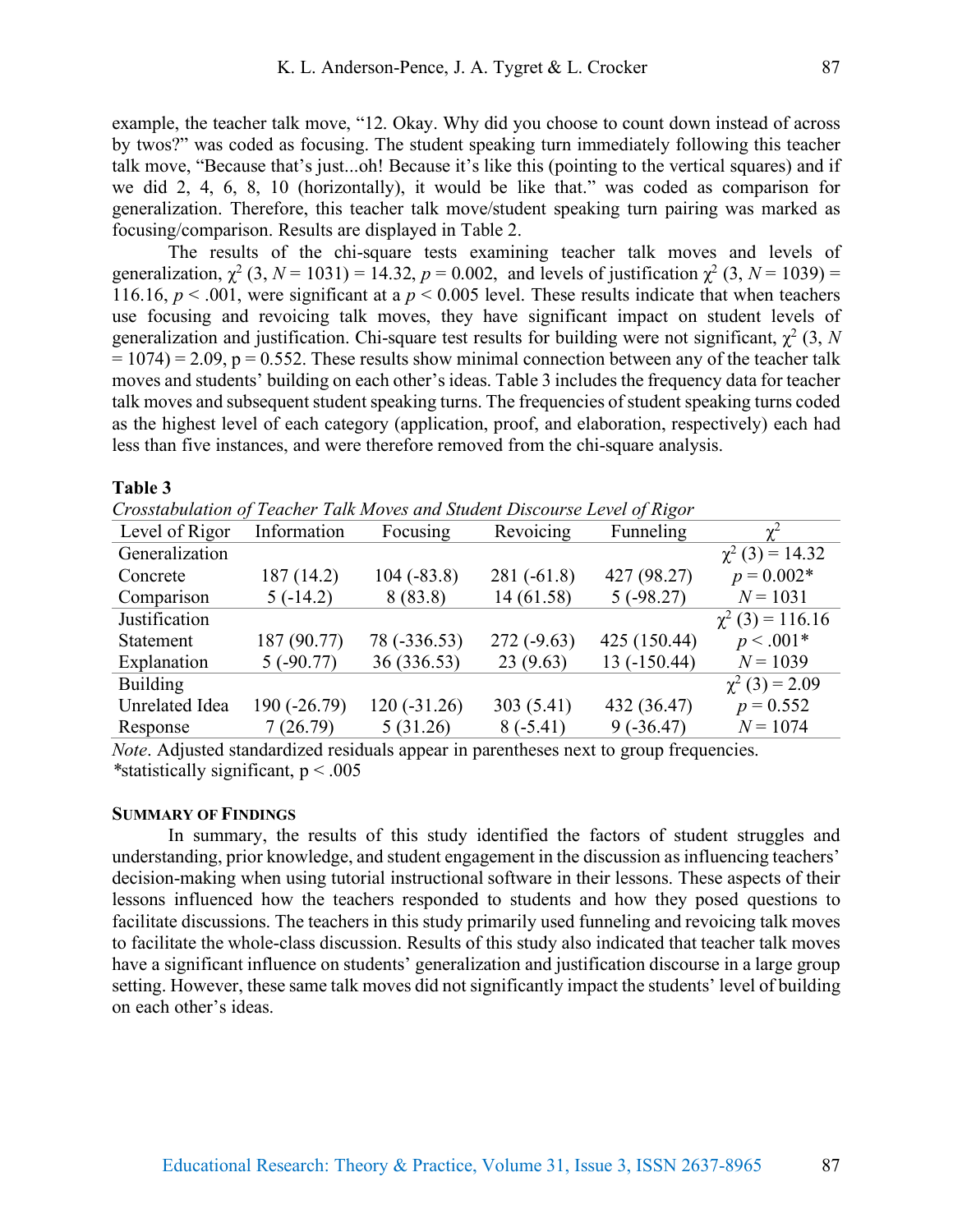#### **DISCUSSION**

# **RESPONSIVE TEACHING WITH TECHNOLOGY FRAMEWORK**

From the themes identified in the qualitative analysis, a framework emerges that connects three key elements of instruction with technology: the students, the teacher, and the instructional software. The relationships among these elements illustrate the classroom interactions when using technology to enhance classroom mathematical discourse (see Figure 1). The teacher interacts with the instructional software (TIS) when making decisions regarding the level of support to give to students and what features of the TIS to focus on. The students interact with the mathematical representations in the TIS as they problem solve tasks and experiment with mathematical concepts. Finally, the teacher and students interact with each other as they both use the TIS to represent and communicate their mathematical thinking. Without this purposeful interaction between teacher and students, the instructional software is not as beneficial. The use of focusing questions to have students explain their thinking strengthens their problem-solving skills and builds conceptual understanding.

#### **Figure 1**

*Facilitating Mathematical Discourse with Technology Framework*



This study highlights the importance of a teacher's role in providing students access to mathematical concepts via technology. In and of itself, technology can obstruct learning if a student is not familiar with it. However, through teachers' facilitation of discussion, problem solving, and building of community, students can become empowered to navigate instructional software and utilize its value as a learning tool. This study found that teachers use different types of talk moves to facilitate different levels of discourse among their students and to maximize the value of using a TIS in the classroom. The results showed that the teachers used more funneling moves than any other to guide student answers. Revoicing closely followed, allowing the teachers to affirm the right path to the answer while including others in the conversation.

However, the use of focusing questions to have students dig deeper into the "why" as the levels get harder required the students to master the concept instead of just answering teacher questions. In one of the lessons, this evolved into peer-to-peer discussions and small group discussions about the particular level in the TIS. By modeling the work and asking focusing questions, the students were able to talk about their understanding and share with others. On the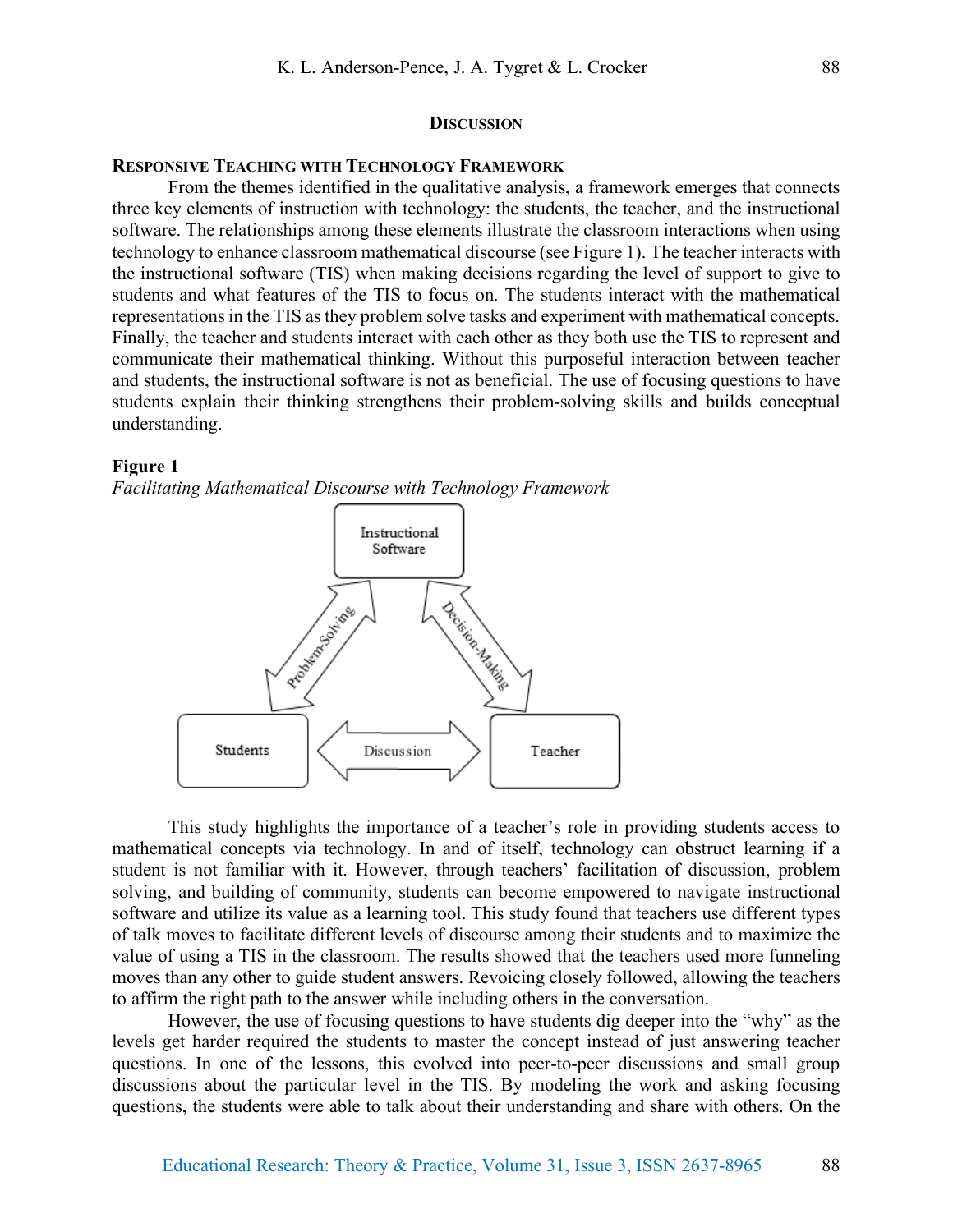other hand, most of the lessons involved the teacher engaging students one-on-one for answers or involving the whole class at once to collectively give answers. There was minimal student-tostudent collaboration and discussion which is consistent with the findings from Anderson-Pence & Moyer-Packenham (2016). This shows the importance of teacher decision making when approaching TIS. When the goal of learning mathematics is to understand concepts and apply them to other contexts, teachers must choose their questioning strategies wisely.

The lessons in this study focused on mathematical ideas already familiar to the students and reinforced prior learning. This reinforcement is seen in the abundance of funneling talk moves used as compared to focusing talk moves used. The teachers in these lessons began their work with the students by activating background knowledge whether it was about thermometers, scales, or vocabulary surrounding equivalent fractions. The TIS acted as more of another opportunity for the students to be exposed to the concept which focused the discussion on answering step-by-step rather than conceptually working through a problem using different strategies. Even Ms. Martin noted in an interview that "The discussion about comparison, was where their gap was, which it wasn't the math part of it, but *their explanation of what was happening was a little bit lacking*." She went on to explain how she decided to use the explanation of another student who was looking at the thermometer in the TIS in a different way than the others.

During the lessons, the teachers noticed that students were stuck and that they needed to slow down regarding certain areas of need. According to Ms. Whittaker, "They get stuck and they don't know what to do. Then they don't progress. So, having those little mini-lessons *makes them feel a little bit more confident and have that familiarity*." This kind of responsive teaching with TIS shows how teachers can identify an issue and use the TIS to model learning with whole-class discussions. However, this breaking down of the problems into more manageable parts also leads to using mostly funneling questions. As another example of responsive teaching, teachers use students' previous explanations to help other students understand certain concepts.

According to the results of this study, the teacher talk moves do not have an impact on student collaboration or building discourse with respect to TIS.

With the use of TIS, the results of this study showed two different teachers using funneling for almost 40 percent of the total talk moves. This speaks to the type of learning that occurs with TIS, showing step-by-step how to reach an answer. When modeling this for students, funneling is an obvious choice to actively point students to the next right answer. However, the results of this study show that focusing questions lead to more rigorous levels of student discourse. By guiding students to an answer and requiring a higher level of thought, students are more apt to apply their knowledge and compare the problem they are working on to different contexts. Teachers seem to easily fall into the trap of funneling to get the next right answer from their students. When this occurs, it seems as though students understand because the teacher is hearing the expected responses. However, students are only answering the one specific question being asked of them.

Purposeful questioning to obtain contextual understanding from students by using focusing talk moves increases the level of rigor according to the results. However, these levels were low when using the TIS. This shows that when using a TIS, teachers should be more deliberate about guiding students to think more deeply instead of pointing them to the next right answer. Focusing and revoicing talk moves are vital to support a deep and rigorous mathematics discussion. Funneling talk moves do have a place within mathematics instruction. However, they must be used intentionally to make the most impact on student discussion.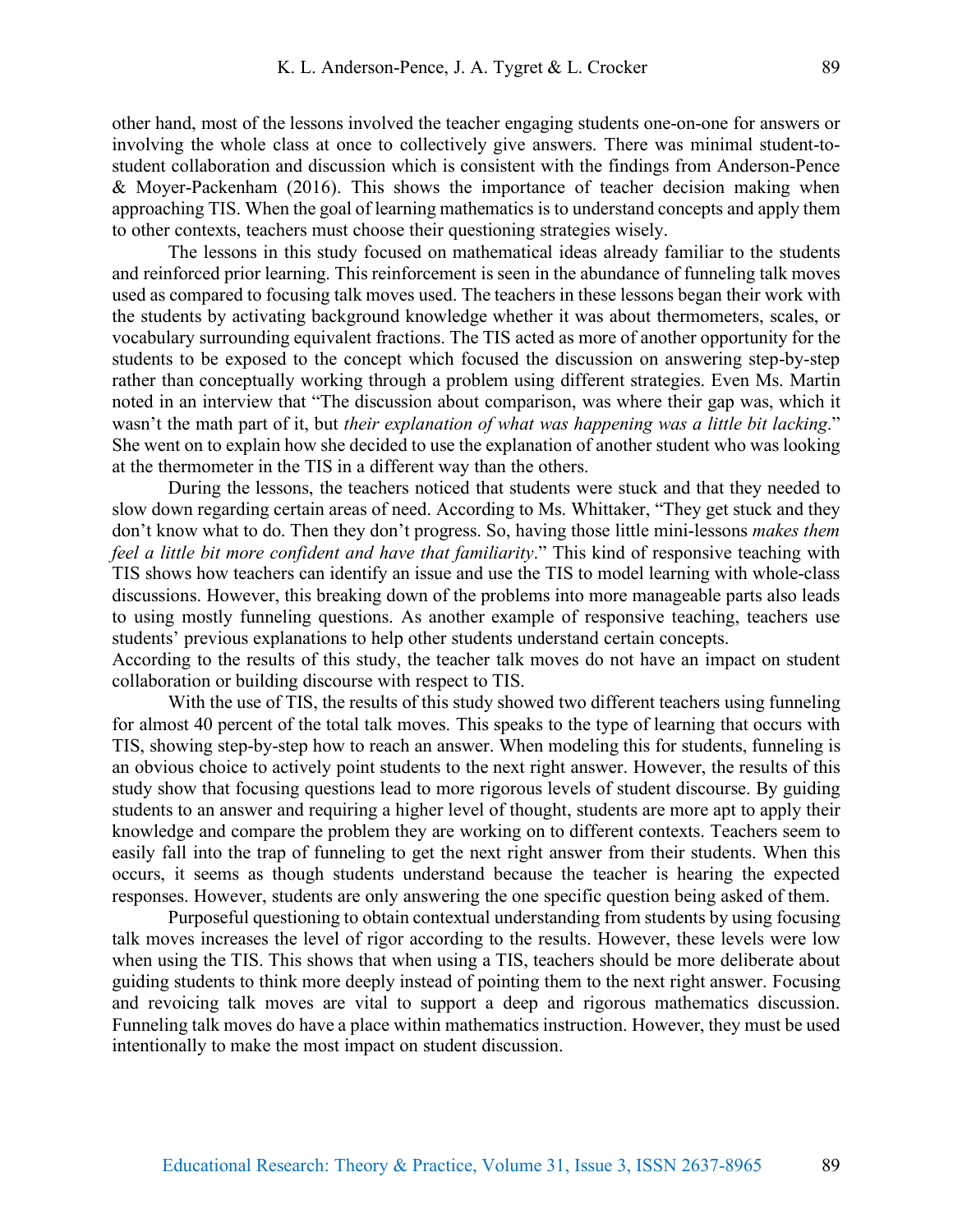#### **CONCLUSION**

The patterns and trends identified in this study contribute to the existing literature on the complex issues that surround mathematical discourse and the use of technology in the classroom. Specifically, the results a) extend the existing literature on how teachers leverage technology in mathematics instruction, and b) suggest effective practices for engaging students in meaningful mathematics discussion while using technology. This study also provides a framework for effectively facilitating mathematical discourse with technology that illustrates the importance of relationships and meaningful discourse when using technology in the classroom. Furthermore, it emphasizes a teacher's role as the instructional decision-maker in the classroom and the need for teachers to make effective use of technology to further students' mathematical understanding.

The main limitation in this study was sample characteristic. This study was designed as an exploratory study of how teachers leverage tutorial instructional software to support elementary students' discussion and learning of mathematics concepts. The sample size was small and limited to two third-grade classrooms. With so few classrooms participating in the study, the variations in students' and classrooms' characteristics can profoundly influence the results. The students in these classrooms were accustomed to working with the TIS and attended schools serving a diverse lower-middle class population. It is possible that findings may differ with other populations such as students of different ages, ethnic groups, or socio-economic statuses. Other factors that may have influenced the results of the study include the students' familiarity with the TIS, perception of the TIS, and overall academic achievement. However, these factors were beyond the scope of this study.

The Facilitating Mathematical Discourse with Technology Framework, which emerged from this study, points to potential areas of further research. For example, future research could examine more deeply how teachers use the representations presented in the TIS to encourage student discourse and mathematical connections. While, this study did not focus on achievement factors, a future study could be conducted to determine how students of varying achievement interact with TIS and how they participate in class discussions. Likewise, research could be conducted on how the teachers' experience and familiarity with the TIS impacts the classroom discussion. Examination of these factors could deepen understanding of how students and teachers interact with TIS during mathematics instruction.

#### **REFERENCES**

- Anderson-Pence, K. L. (2014). *Examining the impact of different virtual manipulative types on the nature of students' small-group discussions: An exploratory mixed methods case study of techno-mathematical discourse* (Publication No. 3683422) [Doctoral dissertation, Utah State University]. ProQuest Dissertations Publishing.
- Anderson-Pence, K. (2017). Techno-mathematical discourse: A conceptual framework for analyzing classroom discussions. *Education Sciences, 7*(1), 40. https://doi:10.3390/educsci7010040
- Anderson-Pence, K., & Moyer-Packenham, P. (2016). The influence of different virtual manipulative types on student-led techno-mathematical discourse. *Journal of Computers in Mathematics and Science Teaching*, *35*(1), 5-31.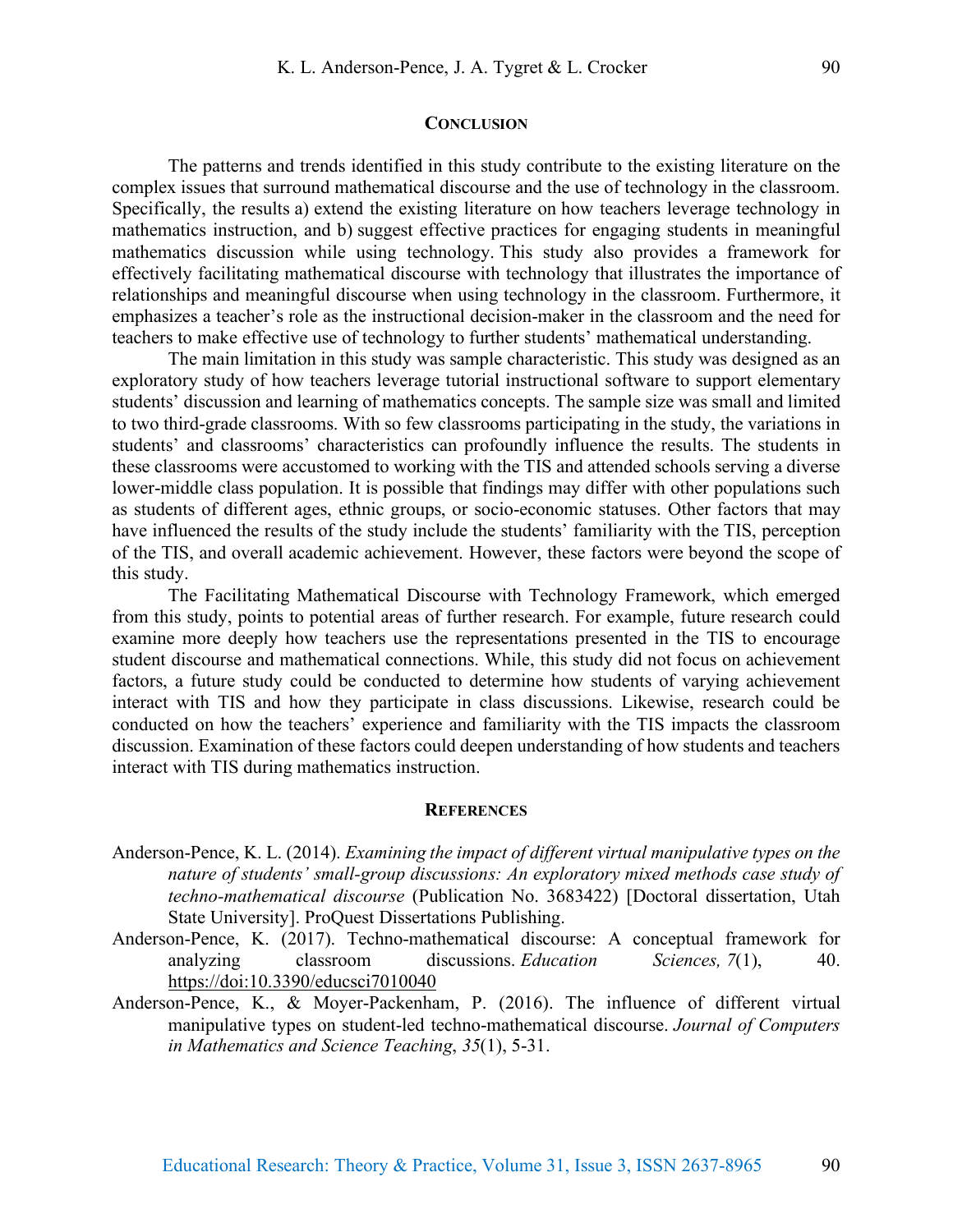- Ares, N., Stroup, W. M., & Schademan, A. R. (2008). The power of mediating artifacts ingrouplevel development of mathematical discourses. *Cognition & Instruction, 27*(1), 1-24. https://doi:10.1080/07370000802584497
- Baroody, A. J., Eiland, M. D., Purpura, D. J., Reid, E. E., & Paliwal, V. (2016). Does fostering reasoning strategies for relatively difficult basic combinations promote transfer by K-3 students? *Journal of Educational Psychology, 108*(4), 576-591. https://doi:10.1037/edu0000067
- Brooks, L. A., & Dixon, J. K. (2013). Changing the rules to increase discourse. *Teaching Children Mathematics, 20*(2), 84-89. https://doi:10.5951/teacchilmath.20.2.0084
- Chapin, S. H., O'Connor, C., & Anderson, N. C. (2013). *Talk moves: A teacher's guide for using classroom discussions in math* (3rd ed.). Math Solutions.
- Creswell, J. W., & Plano Clark, V. L. (2018). *Designing and conducting mixed methods research*  (3rd ed.). SAGE Publications, Inc.
- Dale, R., & Scherrer, J. (2015). Goldilocks discourse math scaffolding that's just right. *The Phi Delta Kappan, 97*(2), 58-61. https://doi.org/10.1177/0031721715610093
- Deterding, S., Dixon, D., Khaled, R., & Nacke, L. (2011). From game design elements to gamefulness: Defining "gamification". In A. Lugmayr (Ed.), *Proceedings of the 15th International Academic MindTrek Conference: Envisioning Future Media Environments*, 9-15. https://doi.org/10.1145/2181037.2181040
- Evans, M. A., Feenstra, E., Ryon, E., & McNeill, D. (2011). A multimodal approach to coding discourse: Collaboration, distributed cognition, and geometric reasoning. *International Journal of Computer-Supported Collaborative Learning, 6*, 253- 278. https://doi:10.1007/s11412-011-9113-0
- Flynn, M. (2017). *Beyond answers: Exploring mathematical practices with young children.* Stenhouse Publishers.
- Gee, J. P. (2005). *An introduction to discourse analysis: Theory and method* (2nd ed.). Routledge.
- Guise, J. (2017). *Colorado math outcomes analysis 2014/15.* MIND Research Institute.
- Hattie, J., Fisher, D., Frey, N., Gojak, L., Moore, S., & Mellman, W. (2017). *Visible learning for Mathematics.* Corwin Press.
- Herbel-Eisenmann, B., & Wagner, D. (2010). Appraising lexical bundles in mathematics classroom discourse: Obligation and choice. *Educational Studies in Mathematics, 75*(1), 43-63. https://doi.org/10.1007/s10649-010-9240-y
- Iiskala, T., Vauras, M., Lehtinen, E., & Salonen, P. (2011). Socially shared metacognition of dyads of pupils in collaborative mathematical problem-solving processes. *Learning & Instruction, 21*, 379-393. https://doi:10.1016/j.learninstruc.2010.05.002
- Imm, K., & Stylianou, D. A. (2012). Talking mathematically: An analysis of discourse communities. *The Journal of Mathematical Behavior, 31*(1), 130- 148. https://doi:10.1016/j.jmathb.2011.10.001
- Kotsopoulos, D. (2010). An analysis of talking aloud during peer collaborations in mathematics. *International Journal of Science and Mathematics Education, 8*(6), 1049- 1070. https://doi:10.1007/s10763-010-9221-8
- McHugh M. L. (2013). The chi-square test of independence. *Biochemia Medica*, *23*(2), 143–149. https://doi.org/10.11613/bm.2013.018
- Mendez, E.P., Sherin, M.G., & Louis, D.A. (2007). Multiple perspectives on the development of an eighth-grade mathematical discourse community. *The Elementary School Journal, 108*(1), 41–61. https://doi.org/10.1086/522385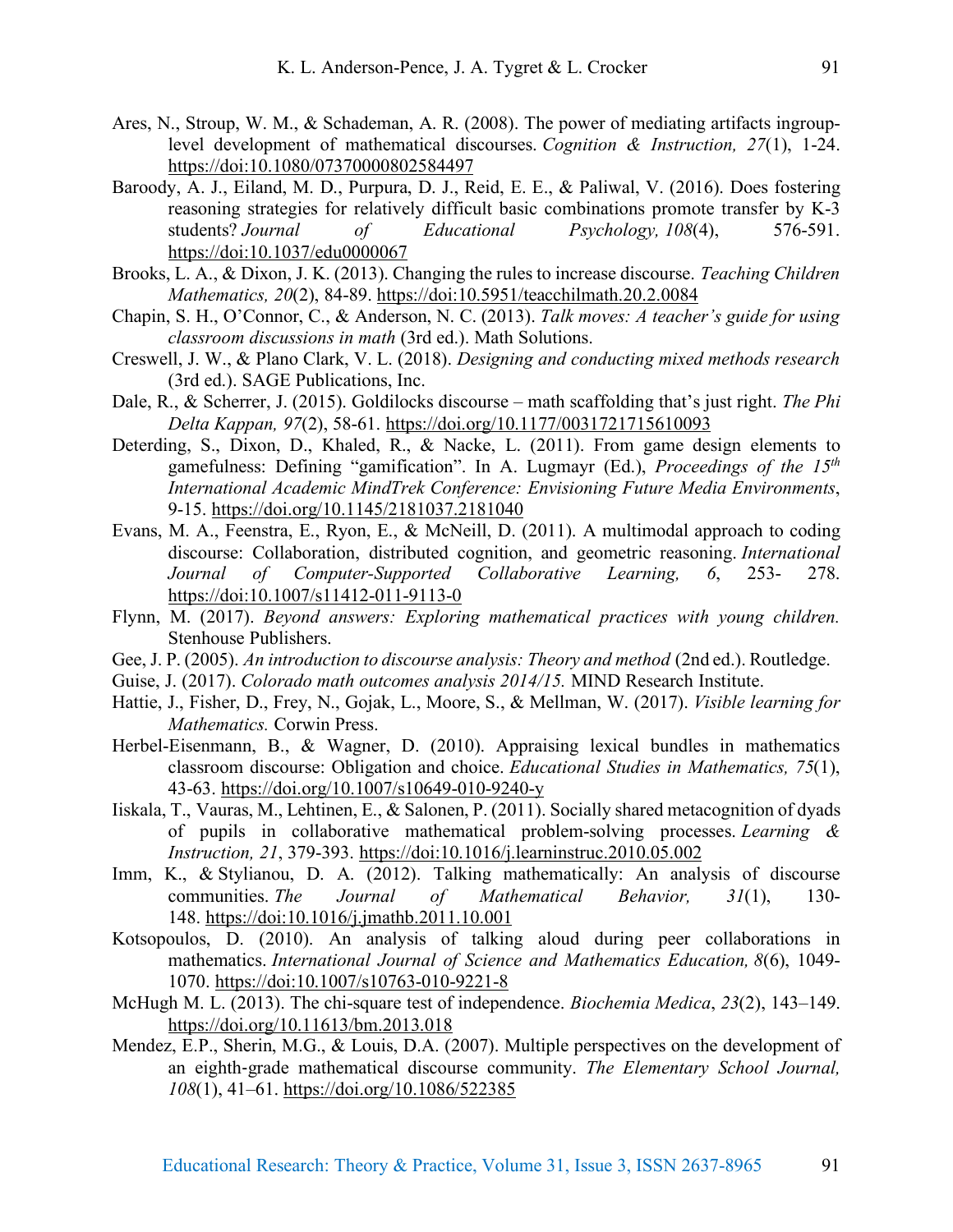- Miles, M. B., Huberman, A. M., & Saldaña, J. (2014). *Qualitative data analysis: A methods sourcebook* (3rd ed.). SAGE Publications, Inc.
- MIND Research Institute. (n.d.). *How the games work: Online math learning*. https://www.stmath.com/how
- Moyer, P. S., Bolyard, J. J., & Spikell, M. A. (2002). What are virtual manipulatives? *Teaching Children Mathematics*, 8(6), 372–377.
- Moyer-Packenham, P. & Bolyard, J. (2016). Revisiting the definition of a virtual manipulative. In P. S. Moyer-Packenham (Ed.). *International perspectives on teaching and learning mathematics with virtual manipulatives* (pp. 3-21). https://doi:10.1007/978-3-319-32718- 1
- Moyer-Packenham, P. S., & Westenskow, A. (2013). Effects of virtual manipulatives on student achievement and mathematics learning. *International Journal of Virtual & Personal Learning Environments, 4*(3), 35-50.
- Nathan, M. J., & Knuth, E. J. (2003). A study of whole classroom mathematical discourse and teacher change. *Cognition & Instruction, 21*(2), 175-207. https://doi.org/10.1207/S1532690XCI2102\_03
- National Council of Teachers of Mathematics (2014) *Principles to actions: Ensuring mathematical success for all*. Author.
- Reimer, K., & Moyer, P.S. (2005). Third-graders learn about fractions using virtual manipulatives: A classroom study. *Journal of Computers in Mathematics and Science Teaching, 24*(1), 5- 25.
- Reiten, L. (2018). Promoting student understanding through virtual manipulatives. *Mathematics Teacher, 111*(7), 545-548. https://doi:10.5951/mathteacher.111.7.0545
- Rutherford, T., Farkas, G., Duncan, G., Burchinal, M., Kibrick, M., Graham, J., Richland, L., Tran, N., Schneider, S., Duran, L., & Martinez, M. E. (2014). A randomized trial of an elementary school mathematics software intervention: Spatial-temporal math. *Journal of Research on Educational Effectiveness, 7*(4), 358-383. https://doi:10.1080/19345747.2013.856978
- Shin, M., & Bryant, D. P., Bryant, B. R., McKenna, J. W., Hou, F., & Ok, M. W. (2017). Virtual manipulatives: Tools for teaching mathematics to students with learning disabilities. *Intervention in School and Clinic, 52*(3), 148-153. https://doi.org/10.1177/1053451216644830
- Sinclair, M. P. (2005). Peer interactions in a computer lab: Reflections on results of a case study involving web-based dynamic geometry sketches. *The Journal of Mathematical Behavior, 24*(1), 89-107. https://doi:10.1016/j.jmathb.2004.12.003
- Smith, M. & Stein, M. (2018). *5 practices for orchestrating productive mathematics discussions*. National Council of Teachers of Mathematics.
- Steen, K., Brooks, D., & Lyon, T. (2006). The impact of virtual manipulatives on first grade geometry instruction and learning. *Journal of Computers in Mathematics and Science Teaching, 25*(4), 373.
- Vygotsky, L. S. (1978). *Mind in society: The development of higher psychological processes* (M. Cole, V. John-Steiner, S. Scribner, & E. Souberman, Eds.). Harvard University Press.
- Watts, C. M., Moyer-Packenham, P. S., Tucker, S. I., Bullock, E. P., Shumway, J. F., Westenskow, A., Boyer-Thurgood, J., Anderson-Pence, K., Mahamane, S., & Jordan, K. (2016). An examination of children's learning progression shifts while using touch screen virtual